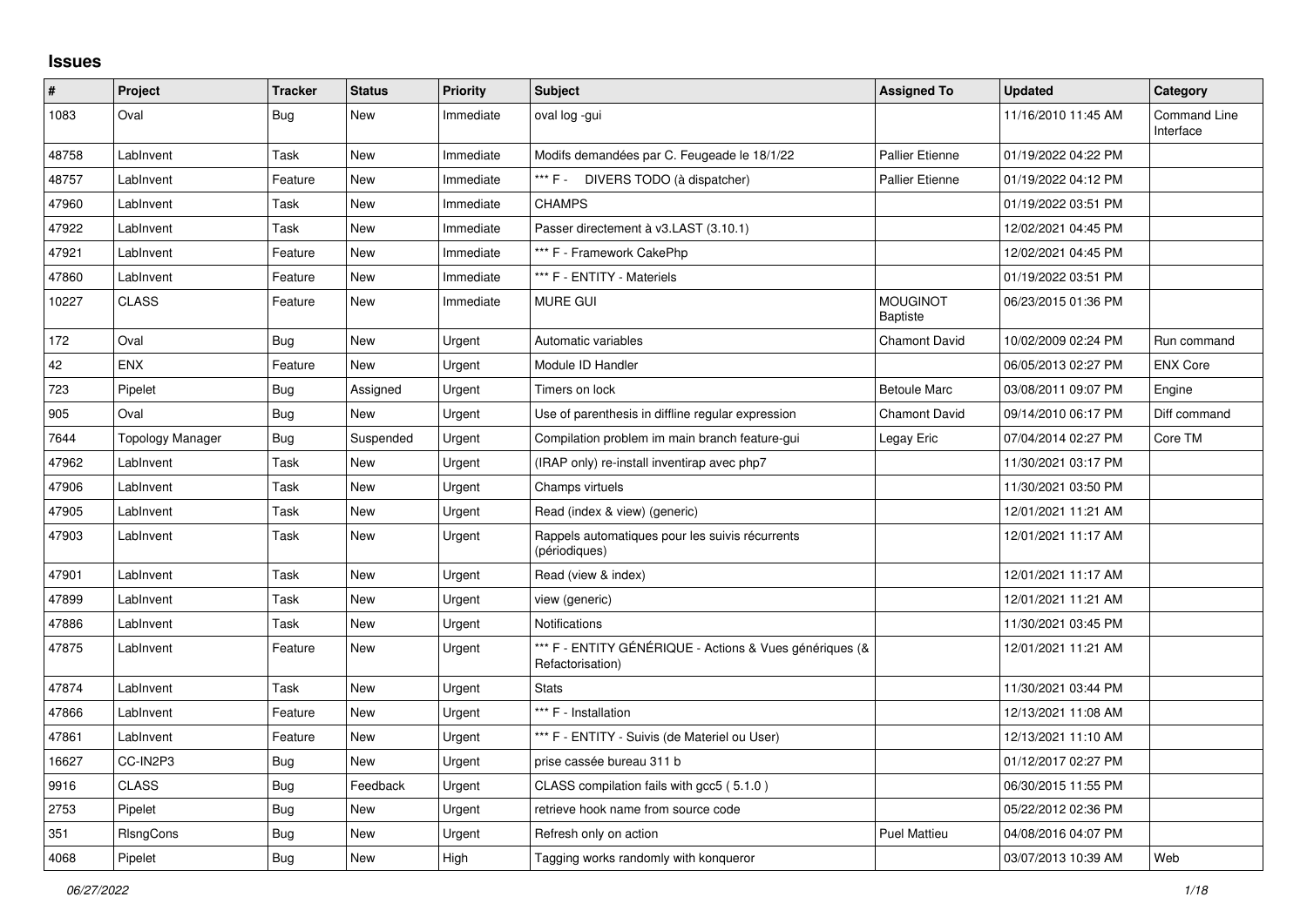| $\sharp$ | Project                 | <b>Tracker</b> | <b>Status</b> | <b>Priority</b> | <b>Subject</b>                                                                                 | <b>Assigned To</b>     | <b>Updated</b>      | Category                |
|----------|-------------------------|----------------|---------------|-----------------|------------------------------------------------------------------------------------------------|------------------------|---------------------|-------------------------|
| 174      | Oval                    | Feature        | <b>New</b>    | High            | oval run -o                                                                                    | <b>Chamont David</b>   | 10/02/2009 02:47 PM | Run command             |
| 30       | Oval                    | Feature        | <b>New</b>    | High            | Use environments as targets to the step commands                                               | <b>Chamont David</b>   | 02/16/2009 07:12 PM | Run command             |
| 7736     | <b>Topology Manager</b> | <b>Bug</b>     | New           | High            | Generate electronic config files without GTS                                                   | Legay Eric             | 09/22/2014 05:12 PM | GUI                     |
| 49150    | PyROS                   | Task           | <b>New</b>    | High            | Ajout du script PYROS wrapper sur pyros.py pour gérer<br>proprement tous les contextes d'appel | <b>Pallier Etienne</b> | 01/31/2022 11:36 AM | Evolution               |
| 44388    | PyROS                   | Task           | <b>New</b>    | High            | (GF2) SOURCE CODE MANAGEMENT (GITLAB)                                                          |                        | 02/02/2022 12:28 PM | Evolution               |
| 41294    | Lavoisier               | Feature        | New           | High            | add support for attribute @null in namespace<br>http://software.in2p3.fr/lavoisier/tables.xsd  | Reynaud Sylvain        | 09/25/2020 03:38 PM | Engine                  |
| 9606     | Lavoisier               | Feature        | <b>New</b>    | High            | add attribute @encoding to element <connector></connector>                                     |                        | 03/31/2015 06:29 PM | Engine                  |
| 7461     | Lavoisier               | Feature        | New           | High            | add XPath function url()                                                                       |                        | 02/17/2015 01:04 PM | Engine                  |
| 113      | <b>ENX</b>              | <b>Bug</b>     | Feedback      | High            | remove reference to T Result constants                                                         | Legay Eric             | 05/16/2011 01:26 PM | <b>Driver Generator</b> |
| 660      | <b>ENX</b>              | Support        | <b>New</b>    | High            | Documentation                                                                                  | Legay Eric             | 05/27/2010 10:55 AM | Documentation           |
| 9086     | Lavoisier               | Feature        | <b>New</b>    | High            | enable refreshing all notifiable caches with one single click                                  |                        | 02/09/2015 12:37 PM | Console                 |
| 9496     | Lavoisier               | Feature        | New           | High            | upgrade to more recent version of JSW                                                          |                        | 03/18/2015 06:34 PM | <b>Build</b>            |
| 49149    | PyROS                   | Task           | New           | High            | SCRIPT RUN (PYROS/pyros.py) (uniquement pour la partie<br>execution)                           |                        | 05/24/2022 02:55 PM |                         |
| 48278    | PyROS                   | Task           | New           | High            | AGENT général (dont dépendent tous les agents et<br>AgentDevices)                              |                        | 01/29/2022 01:05 AM |                         |
| 48271    | PyROS                   | Task           | New           | High            | CLASSIC installation (with venv)                                                               |                        | 03/16/2022 07:27 AM |                         |
| 47952    | LabInvent               | Task           | <b>New</b>    | High            | Ecran d'accueil à restructurer                                                                 |                        | 11/30/2021 03:43 PM |                         |
| 47947    | LabInvent               | Task           | New           | High            | docker only                                                                                    |                        | 12/13/2021 11:07 AM |                         |
| 47942    | LabInvent               | Task           | New           | High            | index (generic)                                                                                |                        | 11/30/2021 03:48 PM |                         |
| 47937    | LabInvent               | Task           | <b>New</b>    | High            | Read (index & view) (generic ?)                                                                |                        | 11/30/2021 03:48 PM |                         |
| 47936    | LabInvent               | Task           | <b>New</b>    | High            | 3-4 - TBO & ARCHIVED                                                                           |                        | 11/30/2021 03:43 PM |                         |
| 47934    | LabInvent               | Task           | New           | High            | LIFECYCLE (Status): CREATED => (TBO) => VALIDATED<br>$\Rightarrow$ TBA $\Rightarrow$ ARCHIVED  |                        | 11/30/2021 03:43 PM |                         |
| 47927    | LabInvent               | Task           | <b>New</b>    | High            | A gérer via fichier conf YAML                                                                  |                        | 11/30/2021 03:47 PM |                         |
| 47926    | LabInvent               | Task           | <b>New</b>    | High            | Instance DEMO docker - à installer sur hyp2 puis sur VM<br>pweb3                               |                        | 12/13/2021 11:07 AM |                         |
| 47914    | LabInvent               | Task           | <b>New</b>    | High            | index (generic)                                                                                |                        | 11/30/2021 03:50 PM |                         |
| 47912    | LabInvent               | Task           | New           | High            | (VUE) Elements et Helper                                                                       |                        | 11/30/2021 03:51 PM |                         |
| 47897    | LabInvent               | Task           | New           | High            | *** F - Stats (Users)                                                                          |                        | 11/30/2021 03:48 PM |                         |
| 47890    | LabInvent               | Task           | New           | High            | Commander (demande achat)                                                                      |                        | 01/19/2022 03:48 PM |                         |
| 47884    | LabInvent               | Task           | New           | High            | partitionnement par Site (besoin IP2I/LMA)                                                     |                        | 11/30/2021 03:43 PM |                         |
| 47882    | LabInvent               | Task           | New           | High            | Delete - delete                                                                                |                        | 11/30/2021 03:42 PM |                         |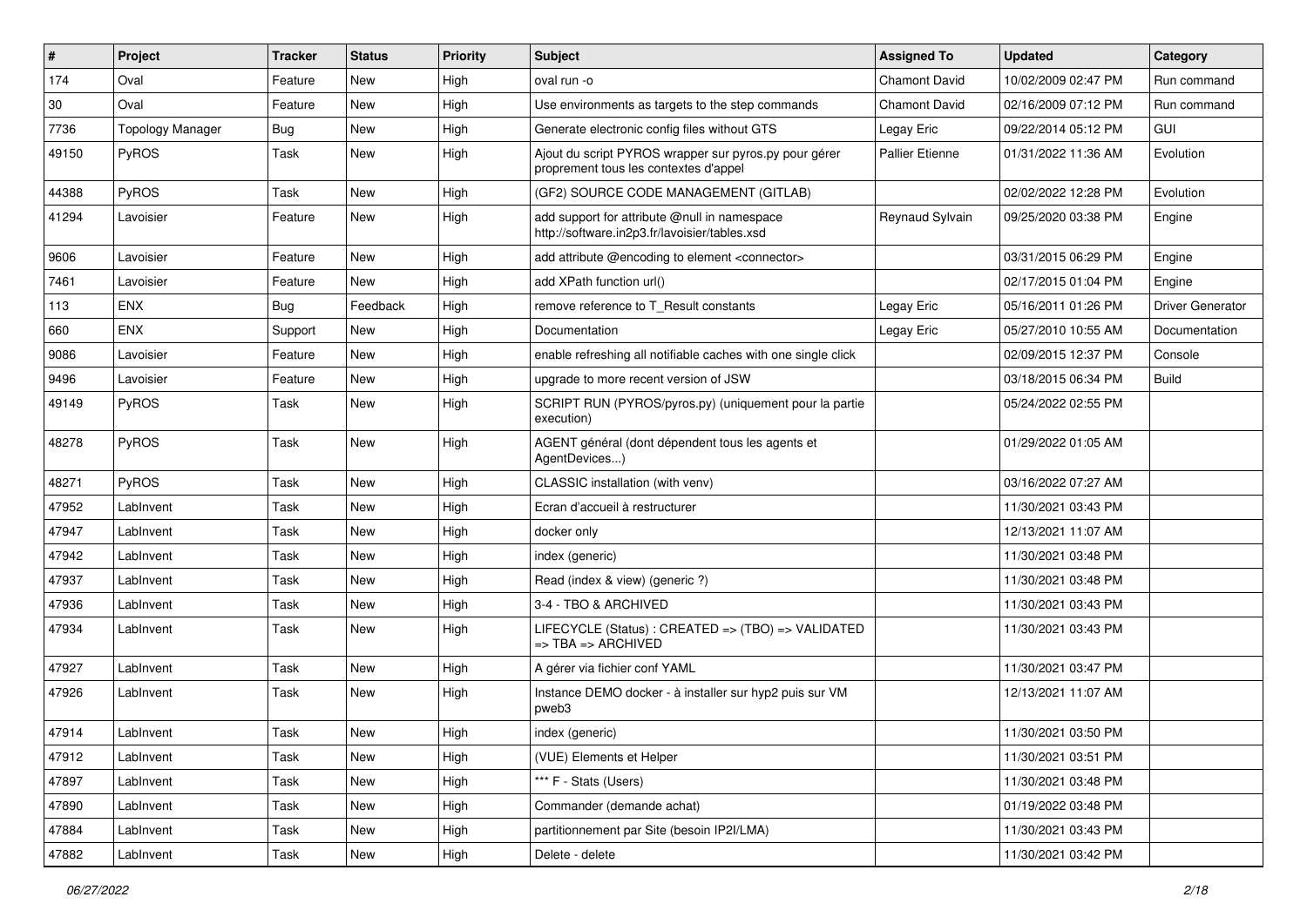| #     | Project      | <b>Tracker</b> | <b>Status</b> | <b>Priority</b> | Subject                                                                                                                                              | <b>Assigned To</b>     | <b>Updated</b>      | Category |
|-------|--------------|----------------|---------------|-----------------|------------------------------------------------------------------------------------------------------------------------------------------------------|------------------------|---------------------|----------|
| 47881 | LabInvent    | Task           | New           | High            | Read - view                                                                                                                                          |                        | 11/30/2021 03:42 PM |          |
| 47879 | LabInvent    | Task           | New           | High            | Create/Update - add edit                                                                                                                             |                        | 11/30/2021 03:42 PM |          |
| 47878 | LabInvent    | Task           | New           | High            | Autres                                                                                                                                               |                        | 11/30/2021 03:44 PM |          |
| 47877 | LabInvent    | Task           | New           | High            | find (search)                                                                                                                                        |                        | 11/30/2021 03:43 PM |          |
| 47876 | Lablnvent    | Task           | <b>New</b>    | High            | CRUD                                                                                                                                                 |                        | 11/30/2021 03:42 PM |          |
| 47872 | LabInvent    | Task           | New           | High            | Actions & Vues                                                                                                                                       |                        | 11/30/2021 03:42 PM |          |
| 47867 | LabInvent    | Task           | <b>New</b>    | High            | *** F - Autorisations (Users)                                                                                                                        |                        | 11/30/2021 03:47 PM |          |
| 47863 | LabInvent    | Feature        | New           | High            | *** F - ENTITY - Users                                                                                                                               |                        | 11/30/2021 03:43 PM |          |
| 47388 | PyROS        | Task           | New           | High            | (F14) ENTITIES - definition & implementation - CONFIG<br><b>FILES</b>                                                                                |                        | 01/29/2022 01:25 AM |          |
| 45485 | PyROS        | Feature        | <b>New</b>    | High            | **** D0 - GENERAL, ADMINISTRATIVE & TECHNICAL                                                                                                        |                        | 03/16/2022 04:53 PM |          |
| 45483 | PyROS        | Feature        | New           | High            | **** D4 - Images production (L0)                                                                                                                     |                        | 03/16/2022 07:28 AM |          |
| 45482 | PyROS        | Feature        | New           | High            | **** D3 - Sequences submission & plannig                                                                                                             |                        | 02/22/2022 03:01 PM |          |
| 45480 | PyROS        | Feature        | New           | High            | **** D1 - System Security & Control                                                                                                                  |                        | 05/24/2022 02:55 PM |          |
| 45043 | <b>PyROS</b> | Task           | New           | High            | Démo IRAP (install classique ?) + retrouver ancienne<br>utilisation de PlcConfig                                                                     | <b>Pallier Etienne</b> | 12/14/2021 12:00 PM |          |
| 45040 | PyROS        | Task           | New           | High            | NEW Agent v2 basé sur new config yaml (base pour F09)                                                                                                | <b>Pallier Etienne</b> | 01/29/2022 01:04 AM |          |
| 45018 | PyROS        | Task           | <b>New</b>    | High            | Définir config pour TNC (4 channels Cam)                                                                                                             | Klotz Alain            | 10/12/2021 08:52 AM |          |
| 45017 | <b>PyROS</b> | Task           | In progress   | High            | Définir config pour GUITALENS (observatoire avec plusieurs<br>UNIT)                                                                                  | Klotz Alain            | 10/12/2021 08:52 AM |          |
| 45004 | PyROS        | Task           | New           | High            | MAIN CONFIG FILE - Décrire dans un fichier texte la<br>configuration complète d'une UNIT (monture) et tous ses<br>composants et instruments associés |                        | 01/29/2022 01:25 AM |          |
| 45000 | PyROS        | Task           | New           | High            | Generic commands grammar description & management                                                                                                    |                        | 05/06/2021 05:05 PM |          |
| 44867 | <b>PyROS</b> | Task           | New           | High            | Mettre les TASKS dans la version v0.1 prévue pour juin,<br>dans doc-specs et dans redmine (puis planifier aussi les<br>autres versions futures)      | <b>Pallier Etienne</b> | 05/06/2021 06:19 PM |          |
| 44866 | PyROS        | Task           | In progress   | High            | Associer chaque FEATURE à 1(N) CLASSE/AGENT pyros<br>(implémentation)                                                                                | <b>Pallier Etienne</b> | 07/16/2021 09:13 AM |          |
| 44658 | PyROS        | Feature        | New           | High            | *** SF15 - SST - START&STOP - System Startup (launch),<br>monitoring, and Shutdown                                                                   |                        | 05/24/2022 02:55 PM |          |
| 44518 | IN2P3-Forge  | <b>Bug</b>     | In progress   | High            | find-user dialog much slower since migration                                                                                                         | ROUET Jean-René        | 05/05/2021 02:28 PM |          |
| 44389 | PyROS        | Task           | New           | High            | (GF1) PROJECT MANAGEMENT (REDMINE FORGE) :<br>Features, tasks, gantt, kanban                                                                         |                        | 03/04/2022 11:56 AM |          |
| 44363 | PyROS        | Task           | In progress   | High            | ODJ & CR Réunions                                                                                                                                    | Pallier Etienne        | 05/06/2021 06:18 PM |          |
| 44362 | PyROS        | Task           | New           | High            | Lier commits à tasks (commit auto close tasks)                                                                                                       | Pallier Etienne        | 03/29/2021 03:49 PM |          |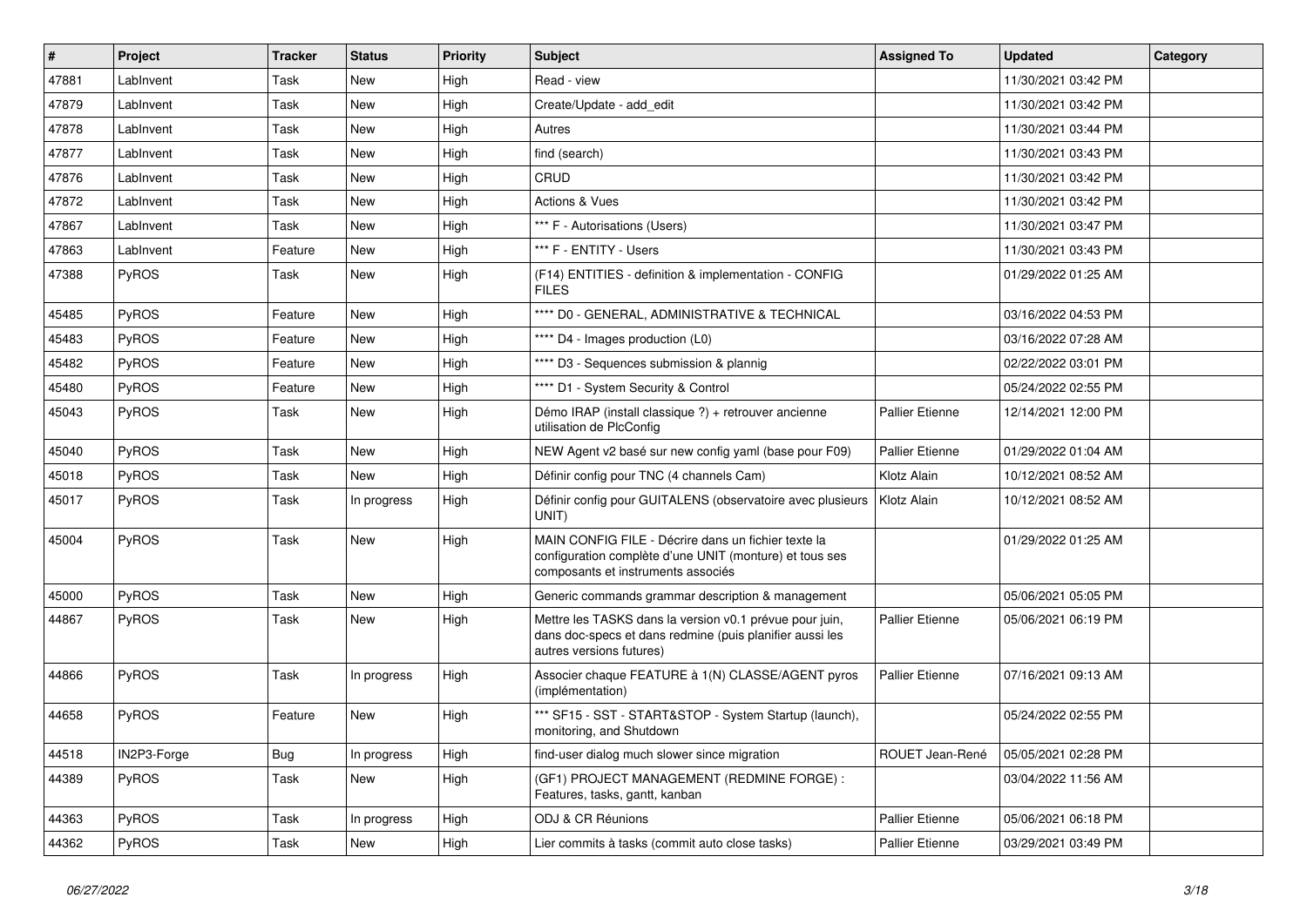| $\vert$ # | Project                           | <b>Tracker</b> | <b>Status</b> | <b>Priority</b> | <b>Subject</b>                                                                                                                           | <b>Assigned To</b>     | <b>Updated</b>      | Category |
|-----------|-----------------------------------|----------------|---------------|-----------------|------------------------------------------------------------------------------------------------------------------------------------------|------------------------|---------------------|----------|
| 44361     | PyROS                             | Task           | In progress   | High            | Mettre à jour gitlab in2p3 et changer le remote de nous tous<br>(remplace irap)                                                          | <b>Pallier Etienne</b> | 05/06/2021 03:37 PM |          |
| 44354     | PyROS                             | Task           | In progress   | High            | Installer, tester, faire fonctionner, et comprendre ce protocole<br>sur linux                                                            | Klotz Alain            | 05/06/2021 02:47 PM |          |
| 44344     | <b>PyROS</b>                      | Task           | In progress   | High            | Définir un style de codage (source et test)                                                                                              | Pallier Etienne        | 05/06/2021 03:38 PM |          |
| 44343     | PyROS                             | Task           | In progress   | High            | DOC TECHNIQUE (API) - Mettre en place une doc<br>technique générée automatiquement à partir du code source<br>(Sphinx)                   | <b>Pallier Etienne</b> | 03/04/2022 11:57 AM |          |
| 44338     | <b>PyROS</b>                      | Task           | In progress   | High            | Installation docker au CNES (sur VM)                                                                                                     | Koralewski Alexis      | 12/14/2021 11:39 AM |          |
| 44334     | PyROS                             | Task           | In progress   | High            | (F08) Intégration protocole INDI                                                                                                         |                        | 05/06/2021 05:05 PM |          |
| 44329     | PyROS                             | Task           | <b>New</b>    | High            | Migration gitlab sur IN2P3                                                                                                               |                        | 12/14/2021 12:08 PM |          |
| 44172     | PyROS                             | Feature        | <b>New</b>    | High            | *** SF14 - OCF - Observatory Unit & Site Configuration                                                                                   |                        | 01/29/2022 01:24 AM |          |
| 44170     | PyROS                             | Task           | In progress   | High            | <b>DOCKER</b> installation                                                                                                               | Koralewski Alexis      | 03/16/2022 07:24 AM |          |
| 44168     | PyROS                             | Task           | New           | High            | (GF2) INSTALL & DEPLOY                                                                                                                   |                        | 03/16/2022 07:27 AM |          |
| 44166     | PyROS                             | Task           | <b>New</b>    | High            | (GF1) DOCUMENTATION                                                                                                                      |                        | 03/04/2022 11:57 AM |          |
| 44162     | PyROS                             | Feature        | <b>New</b>    | High            | *** SF08 - EXE (SOX) - Observation Sequence (SO)<br>eXecution                                                                            |                        | 03/15/2022 04:46 PM |          |
| 44161     | PyROS                             | Feature        | New           | High            | *** SF04 - SPV - System Coordination & Supervision :<br>Majordome (Conducting) (head)                                                    |                        | 03/15/2022 04:45 PM |          |
| 44151     | PyROS                             | Feature        | New           | High            | *** GF1 - PROJ - Project management, documentation,<br>formation des utilisateurs, interfaces, plan de justification de<br>la définition |                        | 01/31/2022 11:32 AM |          |
| 44148     | PyROS                             | Feature        | <b>New</b>    | High            | *** GF2 - INST - Config, Install, udpate, deploy (IRAP,<br>CNES, TAROT)                                                                  |                        | 03/16/2022 07:27 AM |          |
| 37910     | Lavoisier                         | Feature        | New           | High            | do not log AdaptorException when they are already sent to<br>the user                                                                    |                        | 07/25/2019 09:41 AM |          |
| 36236     | IN2P3-Forge                       | Support        | New           | High            | Synchronisation demandée pour un serveur Mercurial                                                                                       |                        | 04/13/2021 09:07 AM |          |
| 11452     | LSTCam low-level data<br>analysis | Task           | New           | High            | Definition of LST mini-camera tests                                                                                                      | Nakajima Daisuke       | 05/31/2018 04:54 PM |          |
| 10314     | <b>PEM</b>                        | <b>Bug</b>     | <b>New</b>    | High            | Environment compliant with CLI                                                                                                           |                        | 07/07/2015 09:57 AM |          |
| 9883      | <b>CLASS</b>                      | <b>Bug</b>     | New           | High            | Copy past from user manual                                                                                                               |                        | 05/18/2015 10:26 PM |          |
| 9790      | <b>CLASS</b>                      | Feature        | New           | High            | neutron & γ Spectrum calculation                                                                                                         |                        | 04/29/2015 12:15 PM |          |
| 8995      | SphereLib                         | <b>Bug</b>     | New           | High            | python2.7-config                                                                                                                         |                        | 01/28/2015 04:21 PM |          |
| 8099      | LC <sub>2</sub>                   | Feature        | New           | High            | Add business rule forbidding empty CRT-DSP configuration<br>(at least 1 manu per CRT DSP)                                                | Lafage Vincent         | 10/27/2014 07:00 PM |          |
| 7587      | <b>Topology Manager</b>           | <b>Bug</b>     | New           | High            | Replace an item                                                                                                                          |                        | 06/30/2014 05:42 PM |          |
| 7460      | Lavoisier                         | Feature        | New           | High            | support HTTP proxy                                                                                                                       |                        | 02/17/2015 01:04 PM |          |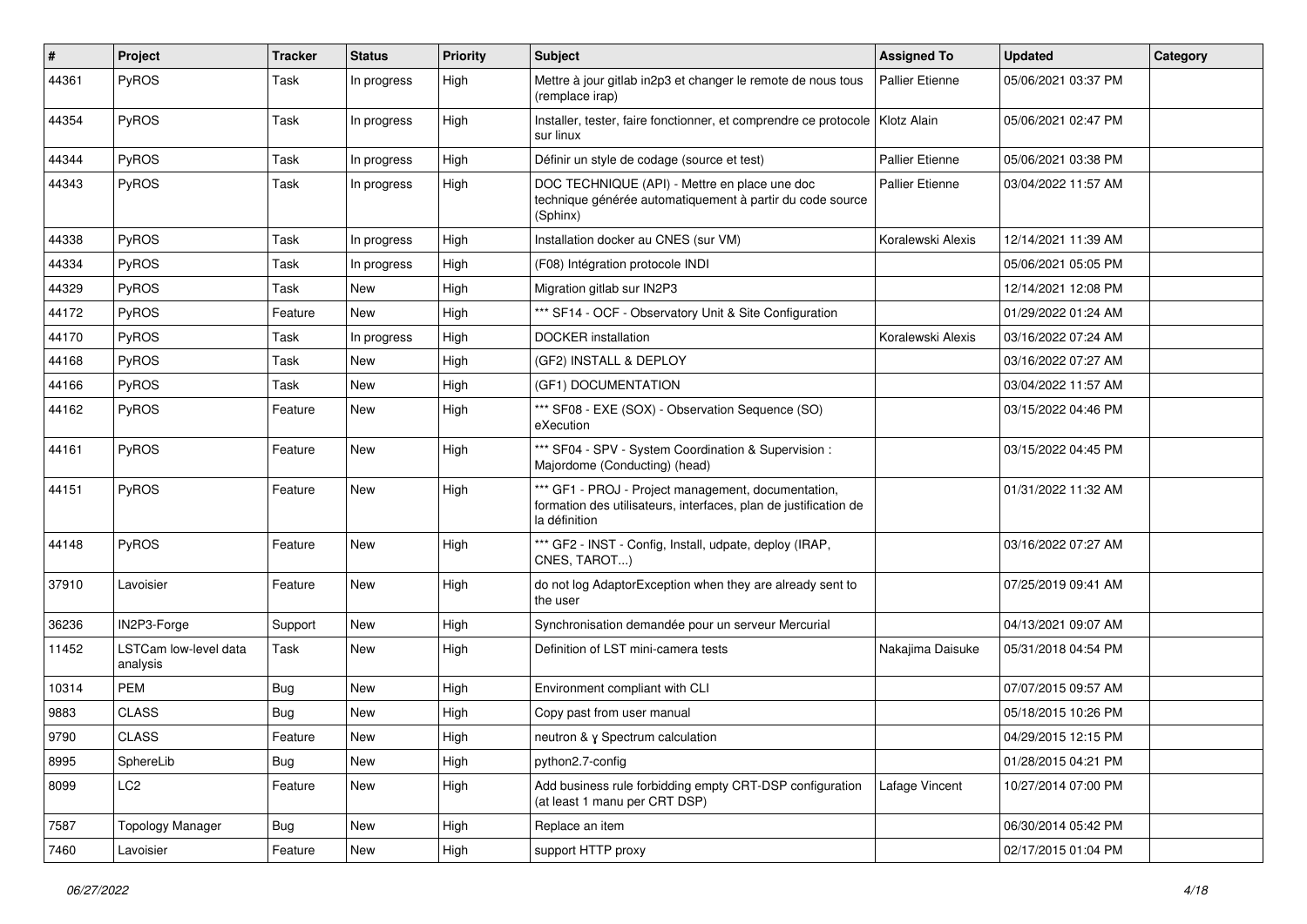| $\vert$ # | Project                 | <b>Tracker</b> | <b>Status</b> | <b>Priority</b> | Subject                                                                                                                   | <b>Assigned To</b>                 | <b>Updated</b>      | Category                      |
|-----------|-------------------------|----------------|---------------|-----------------|---------------------------------------------------------------------------------------------------------------------------|------------------------------------|---------------------|-------------------------------|
| 7385      | <b>CLASS</b>            | Feature        | New           | High            | <b>GUI devellopment</b>                                                                                                   | <b>LENIAU Baptiste</b>             | 04/29/2015 12:15 PM |                               |
| 7380      | <b>CLASS</b>            | Feature        | <b>New</b>    | High            | ReactorFacility                                                                                                           | <b>LENIAU Baptiste</b>             | 06/11/2014 11:06 AM |                               |
| 7035      | <b>AGATA DAQ</b>        | Task           | Feedback      | High            | Get end of run magic script                                                                                               | Dosme Nicolas                      | 05/06/2014 02:07 PM |                               |
| 5799      | <b>AGATA DAQ</b>        | Feature        | New           | High            | ELOG not available from GSI guest network                                                                                 | Aubert Yann                        | 01/15/2014 05:54 PM |                               |
| 5736      | <b>AGATA DAQ</b>        | Feature        | New           | High            | Would like to have access to GSI printers                                                                                 | Aubert Yann                        | 01/06/2014 09:22 AM |                               |
| 5725      | <b>Topology Manager</b> | Feature        | Assigned      | High            | propagation of OFF status to the GTS tree                                                                                 | Ralet Damian                       | 01/10/2014 05:25 PM |                               |
| 5684      | <b>AGATA DAQ</b>        | Support        | New           | High            | Hard drive of anode                                                                                                       | Aubert Yann                        | 01/06/2014 09:24 AM |                               |
| 3154      | C3F2                    | <b>Bug</b>     | Assigned      | High            | Uniformisation of range and color                                                                                         | Lafage Vincent                     | 03/25/2016 01:06 AM |                               |
| 1299      | APCScheduler            | Feature        | New           | High            | Utilisation de python, numpy, scipy,                                                                                      | Colley Jean-Marc                   | 02/10/2011 11:07 AM |                               |
| 1178      | Pipelet                 | Task           | <b>New</b>    | High            | writing mysql and postgre backends                                                                                        |                                    | 02/13/2013 10:49 AM |                               |
| 1156      | LC <sub>2</sub>         | Feature        | Assigned      | High            | query Marc Status generation & validation options                                                                         | Lafage Vincent                     | 12/07/2010 04:54 PM |                               |
| 714       | TRegS                   | Bug            | New           | High            | Annuler un staging en cours                                                                                               |                                    | 03/24/2015 04:34 PM |                               |
| 432       | Smurf                   | <b>Bug</b>     | <b>New</b>    | High            | creation de fichiers vides                                                                                                |                                    | 04/23/2021 11:44 AM |                               |
| 423       | TReqS                   | Feature        | New           | High            | Écrire une toolbox pour administration                                                                                    |                                    | 03/24/2015 04:40 PM |                               |
| 388       | <b>TRegS</b>            | Feature        | <b>New</b>    | High            | Possibilités d'interactions avec le serveur TReqS                                                                         |                                    | 03/24/2015 04:06 PM |                               |
| 29154     | Lavoisier               | <b>Bug</b>     | New           | Normal          | wrong context when mixing <element-create-as-parent> and<br/><element-create></element-create></element-create-as-parent> | Reynaud Sylvain                    | 03/06/2018 11:09 AM | <b>XML Template</b><br>Engine |
| 27459     | Lavoisier               | <b>Bug</b>     | <b>New</b>    | Normal          | namespace disappear when root node is renamed                                                                             | Reynaud Sylvain                    | 01/31/2018 02:44 PM | <b>XML Template</b><br>Engine |
| 26907     | Lavoisier               | Feature        | <b>New</b>    | Normal          | implement XPath function format-number()                                                                                  |                                    | 01/10/2018 03:18 PM | <b>XML Template</b><br>Engine |
| 11100     | Lavoisier               | <b>Bug</b>     | <b>New</b>    | Normal          | <element-ignore> should not remove the namespace<br/>declaration (xmlns)</element-ignore>                                 |                                    | 10/16/2015 01:48 PM | <b>XML Template</b><br>Engine |
| 9563      | Lavoisier               | Feature        | New           | Normal          | support <elements-ignore> into <element-create-as-parent></element-create-as-parent></elements-ignore>                    |                                    | 03/30/2015 10:30 AM | <b>XML Template</b><br>Engine |
| 8817      | Lavoisier               | Feature        | <b>New</b>    | Normal          | develop a XML template optimizer                                                                                          |                                    | 12/19/2014 05:10 PM | <b>XML Template</b><br>Engine |
| 8261      | Lavoisier               | Feature        | <b>New</b>    | Normal          | support attribute @out-xpath on <element></element>                                                                       |                                    | 10/17/2014 07:15 PM | <b>XML Template</b><br>Engine |
| 8172      | Lavoisier               | Feature        | <b>New</b>    | Normal          | support XPath function append()                                                                                           |                                    | 10/06/2014 10:43 AM | <b>XML Template</b><br>⊨ngine |
| 10451     | TReqS                   | Task           | In progress   | Normal          | Deploy tregs on prod instance (cctregs)                                                                                   | <b>Brinette</b><br>Pierre-Emmanuel | 07/22/2015 03:46 PM | Tests and<br>feebacks         |
| 10296     | TReqS                   | Task           | Suspended     | Normal          | Provide monitoring tool based on ES to production                                                                         | Chambon Bernard                    | 07/10/2015 04:26 PM | Tests and<br>feebacks         |
| 10294     | <b>TReqS</b>            | Task           | New           | Normal          | Deploy treqs on test instance (ccsvli10) for test by PEB                                                                  | <b>Brinette</b><br>Pierre-Emmanuel | 07/15/2015 10:24 AM | Tests and<br>feebacks         |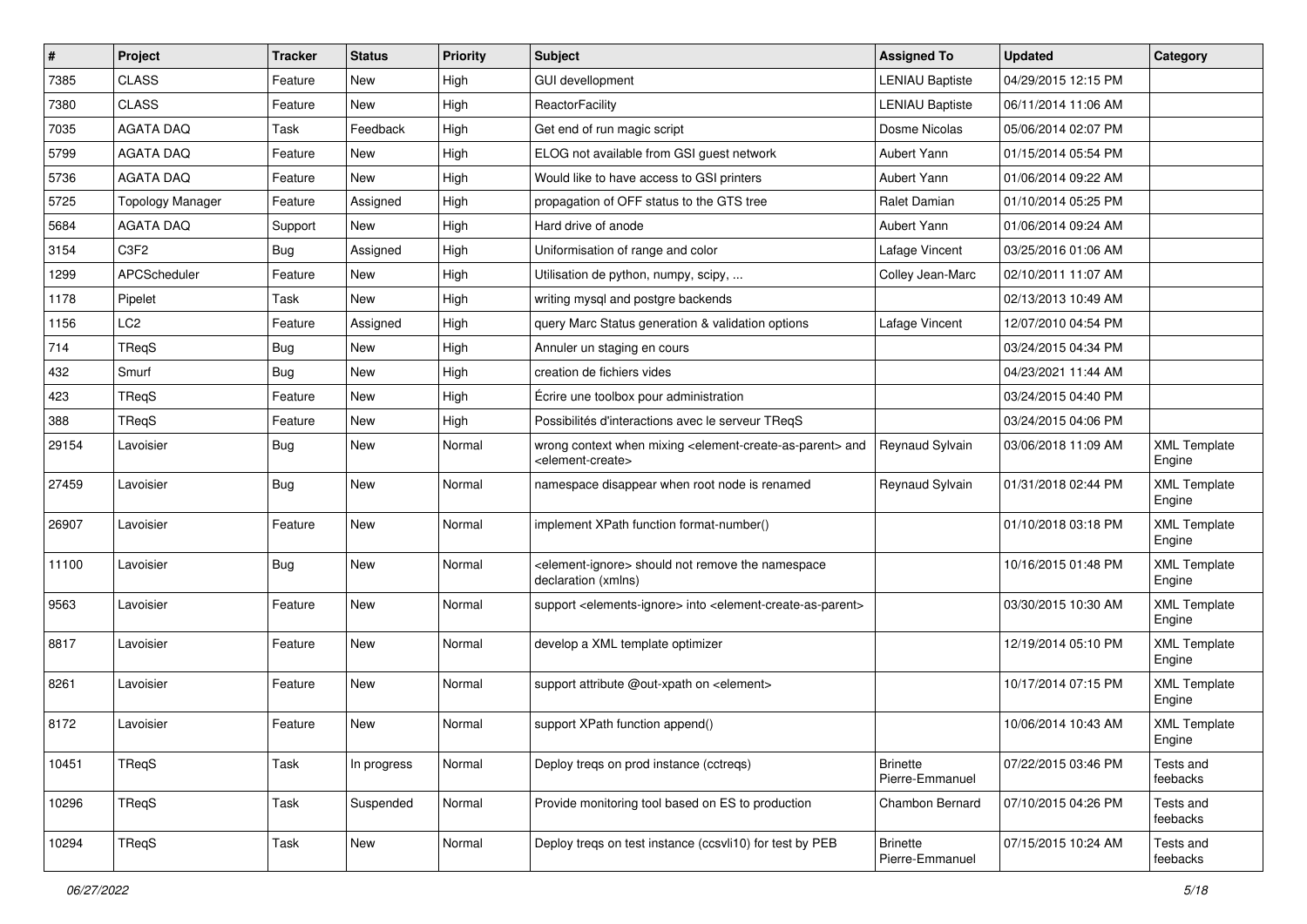| $\sharp$ | Project                 | <b>Tracker</b> | <b>Status</b> | <b>Priority</b> | <b>Subject</b>                                                                                    | <b>Assigned To</b>       | <b>Updated</b>      | Category                       |
|----------|-------------------------|----------------|---------------|-----------------|---------------------------------------------------------------------------------------------------|--------------------------|---------------------|--------------------------------|
| 51461    | <b>GRAND</b>            | Task           | <b>New</b>    | Normal          | WP 4.4: pipeline simulation                                                                       |                          | 06/24/2022 03:13 PM | soft simu                      |
| 32928    | Lavoisier               | Feature        | <b>New</b>    | Normal          | support enumeration in route properties                                                           |                          | 05/18/2018 02:23 PM | Service                        |
| 31       | Oval                    | Feature        | <b>New</b>    | Normal          | Apply a command to a subdirectory subset?                                                         | <b>Chamont David</b>     | 02/16/2009 07:14 PM | Run command                    |
| 21       | Oval                    | Bug            | New           | Normal          | What happens when a subdirectory is reused in several<br>environments?                            | <b>Chamont David</b>     | 02/16/2009 07:00 PM | OvalFile                       |
| 35045    | operations-portal-users | Feature        | <b>New</b>    | Normal          | Tasks for the release                                                                             |                          | 09/20/2018 10:48 AM | Others                         |
| 923      | Oval                    | Feature        | New           | Normal          | oval reset                                                                                        | <b>Chamont David</b>     | 09/20/2010 05:16 PM | Other                          |
| 51444    | <b>GRAND</b>            | Task           | <b>New</b>    | Normal          | WP 3.5: infra documentation                                                                       |                          | 06/24/2022 01:50 PM | infra soft                     |
| 51442    | <b>GRAND</b>            | Task           | <b>New</b>    | Normal          | WP 4.3: workflow and scheduler                                                                    |                          | 06/24/2022 03:03 PM | infra soft                     |
| 34       | Oval                    | Feature        | <b>New</b>    | Normal          | Extend input/output control                                                                       | <b>Chamont David</b>     | 02/16/2009 07:27 PM | Implementation                 |
| 7463     | Lavoisier               | Feature        | New           | Normal          | add attribute tpl:url._                                                                           |                          | 06/17/2014 04:54 PM | <b>HTML Template</b><br>Engine |
| 7486     | <b>Topology Manager</b> | Feature        | <b>New</b>    | Normal          | Modification of information                                                                       |                          | 06/19/2014 02:41 PM | GUI                            |
| 7483     | <b>Topology Manager</b> | Feature        | New           | Normal          | Protect modification                                                                              |                          | 06/19/2014 02:27 PM | GUI                            |
| 7072     | <b>Topology Manager</b> | Feature        | Feedback      | Normal          | name main detector                                                                                | Michelagnoli<br>Caterina | 05/12/2014 01:59 PM | GUI                            |
| 7036     | <b>Topology Manager</b> | Feature        | <b>New</b>    | Normal          | Adding window to choose experiment                                                                | Legay Eric               | 04/30/2014 03:12 PM | GUI                            |
| 8327     | <b>AGATA DAO</b>        | Support        | Feedback      | Normal          | Adding VAMOS configuration file                                                                   | Saillant Frédéric        | 10/24/2014 01:05 PM | GCC                            |
| 44356    | PyROS                   | Task           | <b>New</b>    | Normal          | tester la nouvelle grammaire INDI sur un telescope                                                |                          | 03/25/2021 05:38 PM | Evolution                      |
| 12993    | <b>ENX</b>              | Bug            | <b>New</b>    | Normal          | init.enx                                                                                          | Dosme Nicolas            | 03/30/2016 02:37 PM | <b>ENX Core</b>                |
| 8693     | <b>ENX</b>              | Feature        | <b>New</b>    | Normal          | sauver log_level                                                                                  |                          | 12/09/2014 03:54 PM | <b>ENX Core</b>                |
| 5448     | <b>ENX</b>              | <b>Bug</b>     | <b>New</b>    | Normal          | configure enx                                                                                     |                          | 10/30/2013 10:31 AM | <b>ENX Core</b>                |
| 659      | ENX                     | Feature        | <b>New</b>    | Normal          | Gestion des arbres DOM                                                                            |                          | 01/16/2013 11:33 AM | <b>ENX Core</b>                |
| 33857    | Lavoisier               | Bug            | New           | Normal          | post-processors namespace mapping must be defined in<br>view                                      |                          | 06/18/2018 01:29 PM | Engine                         |
| 27576    | Lavoisier               | Feature        | <b>New</b>    | Normal          | add a parameter "priority" on WhenCreatedTrigger                                                  |                          | 02/02/2018 03:18 PM | Engine                         |
| 27570    | Lavoisier               | Feature        | New           | Normal          | NotifiedTrigger should bypass attribute @ignore-during                                            |                          | 02/02/2018 03:05 PM | Engine                         |
| 9624     | Lavoisier               | Feature        | New           | Normal          | when cache is empty and being built, user queries should be<br>waiting for it rather than failing |                          | 04/01/2015 06:30 PM | Engine                         |
| 9564     | Lavoisier               | Feature        | New           | Normal          | reorganize <pre-renderer> section</pre-renderer>                                                  |                          | 03/30/2015 10:37 AM | Engine                         |
| 9562     | Lavoisier               | Feature        | New           | Normal          | re-implement <pre-renderers> in streaming mode</pre-renderers>                                    |                          | 03/30/2015 10:32 AM | Engine                         |
| 8405     | Lavoisier               | Feature        | New           | Normal          | implement XPath function choose not null(arg1, arg2)                                              |                          | 10/30/2014 02:21 PM | Engine                         |
| 8404     | Lavoisier               | Feature        | New           | Normal          | support parameters in <pre-renderers></pre-renderers>                                             |                          | 10/30/2014 11:03 AM | Engine                         |
| 8258     | Lavoisier               | Feature        | New           | Normal          | add attribute @default to <renderers></renderers>                                                 |                          | 10/17/2014 07:07 PM | Engine                         |
| 8241     | Lavoisier               | Feature        | New           | Normal          | improve dropdown list of view "form"                                                              |                          | 10/15/2014 06:05 PM | Engine                         |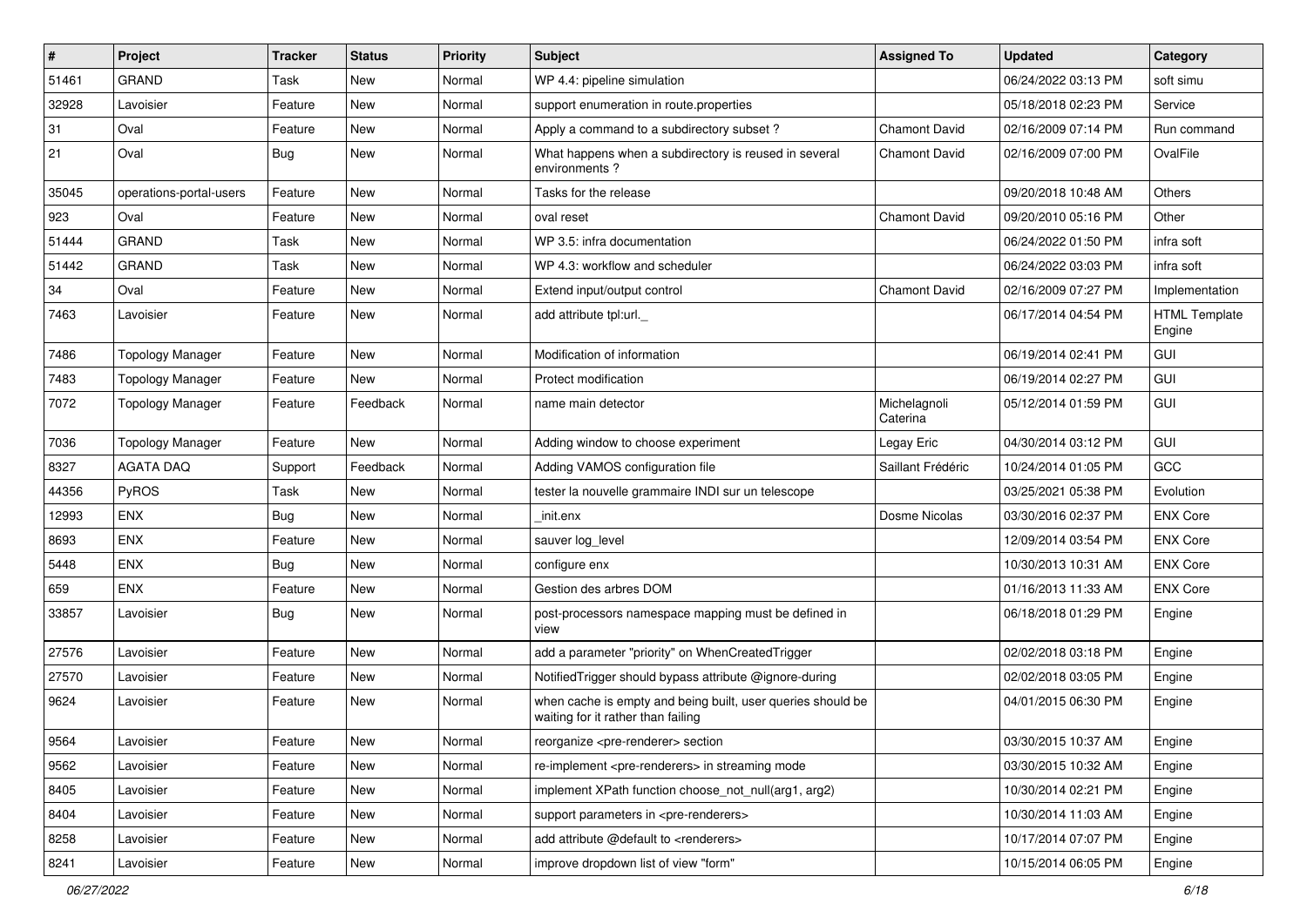| $\sharp$ | Project                 | <b>Tracker</b> | <b>Status</b> | <b>Priority</b> | <b>Subject</b>                                                                                                                 | <b>Assigned To</b>                 | <b>Updated</b>      | Category                   |
|----------|-------------------------|----------------|---------------|-----------------|--------------------------------------------------------------------------------------------------------------------------------|------------------------------------|---------------------|----------------------------|
| 7619     | Lavoisier               | Feature        | New           | Normal          | replace @INCLUDES with #include in properties files                                                                            |                                    | 07/04/2014 11:17 AM | Engine                     |
| 4184     | <b>ENX</b>              | <b>Bug</b>     | Feedback      | Normal          | fonctionnement ENX linux 64 bits avec gnat_pro-7.1.1                                                                           | Peyré Jean                         | 06/11/2013 09:11 PM | <b>Drivers</b>             |
| 23257    | operations-portal-users | <b>Bug</b>     | New           | Normal          | Downtime notification admin page                                                                                               |                                    | 10/25/2017 03:57 PM | Downtime<br>Notification   |
| 35       | Oval                    | Feature        | New           | Normal          | Give less importance to the build step                                                                                         | <b>Chamont David</b>               | 02/16/2009 07:41 PM | Documentation              |
| 32       | Oval                    | <b>Bug</b>     | New           | Normal          | Write a more detailed configuration doc                                                                                        | Chamont David                      | 02/16/2009 07:18 PM | Documentation              |
| 8380     | Lavoisier               | <b>Bug</b>     | New           | Normal          | remove attribute @evaluated from generated adaptors<br>documentation                                                           |                                    | 10/28/2014 04:51 PM | Doc                        |
| 5051     | Lavoisier               | Support        | New           | Normal          | Explain cache trigger workflow                                                                                                 | Lequeux Olivier                    | 09/13/2013 10:36 AM | Doc                        |
| 33       | Oval                    | Feature        | New           | Normal          | Support for gzipped ref files                                                                                                  | Chamont David                      | 02/16/2009 07:23 PM | Diff command               |
| 9548     | TReqS                   | Task           | New           | Normal          | Move doc from git project to elsewhere                                                                                         | <b>Brinette</b><br>Pierre-Emmanuel | 03/27/2015 09:59 AM | Dev. and build<br>settings |
| 35044    | operations-portal-users | Feature        | <b>New</b>    | Normal          | New ROD dashboard                                                                                                              |                                    | 09/20/2018 10:42 AM | Dashboard                  |
| 8645     | ROD-DASHBOARD           | Feature        | In progress   | Normal          | ROD dashboard: only verify when closing ticket                                                                                 |                                    | 04/21/2021 12:52 PM | Dashboard                  |
| 7490     | <b>Topology Manager</b> | <b>Bug</b>     | New           | Normal          | Needed libp42.so.1                                                                                                             |                                    | 06/19/2014 11:15 PM | Core TM                    |
| 7073     | <b>Topology Manager</b> | <b>Bug</b>     | New           | Normal          | Off on GTS tree                                                                                                                |                                    | 05/07/2014 04:55 PM | Core TM                    |
| 7046     | <b>Topology Manager</b> | <b>Bug</b>     | New           | Normal          | password hardcoded                                                                                                             | Legay Eric                         | 05/06/2014 09:54 AM | Core TM                    |
| 7040     | <b>Topology Manager</b> | <b>Bug</b>     | New           | Normal          | Fixing configure                                                                                                               |                                    | 04/30/2014 03:46 PM | Core TM                    |
| 7039     | <b>Topology Manager</b> | Support        | Feedback      | Normal          | Updating doc                                                                                                                   | Legay Eric                         | 05/06/2014 01:32 PM | Core TM                    |
| 5780     | <b>Topology Manager</b> | Bug            | Feedback      | Normal          | reopening shared file                                                                                                          | Grave Xavier                       | 01/25/2018 09:18 AM | Core TM                    |
| 9622     | Lavoisier               | Feature        | New           | Normal          | add links to fallback views into view "dependencies"                                                                           |                                    | 04/01/2015 06:19 PM | Console                    |
| 7465     | Lavoisier               | <b>Bug</b>     | New           | Normal          | fix all the relative URL used by the web console                                                                               |                                    | 06/17/2014 04:57 PM | Console                    |
| 7464     | Lavoisier               | Feature        | New           | Normal          | replace XSL with HTML template in web console                                                                                  |                                    | 06/17/2014 04:55 PM | Console                    |
| 7325     | Lavoisier               | Feature        | New           | Normal          | support filtering dependencies graph by categories                                                                             |                                    | 06/04/2014 05:14 PM | Console                    |
| 11915    | Lavoisier               | Feature        | New           | Normal          | change the parameters of plugin ChartRenderer                                                                                  |                                    | 02/05/2016 12:25 PM | Adaptors                   |
| 10315    | Lavoisier               | Feature        | New           | Normal          | Index size of IndexedFileCache plugin is limited by the max<br>number of inodes                                                |                                    | 07/07/2015 10:12 AM | Adaptors                   |
| 9778     | Lavoisier               | Feature        | New           | Normal          | support cookies in HTTPConnector                                                                                               |                                    | 04/28/2015 01:39 PM | Adaptors                   |
| 9623     | Lavoisier               | Bug            | New           | Normal          | SynchronousCacheConnector stays in building state until the<br>calling view is finished                                        |                                    | 04/01/2015 06:21 PM | Adaptors                   |
| 9607     | Lavoisier               | Feature        | New           | Normal          | Add SAML 2.0 support in Lavoisier                                                                                              |                                    | 04/01/2015 11:32 AM | Adaptors                   |
| 9560     | Lavoisier               | Feature        | New           | Normal          | SurroundSerializer should ignore header lines (starting with<br>)</td <td></td> <td>03/30/2015 10:17 AM</td> <td>Adaptors</td> |                                    | 03/30/2015 10:17 AM | Adaptors                   |
| 9559     | Lavoisier               | Feature        | New           | Normal          | develop a TextRenderer plugin                                                                                                  |                                    | 03/30/2015 10:15 AM | Adaptors                   |
| 9467     | Lavoisier               | Feature        | New           | Normal          | improve flexibility of JSONRenderer                                                                                            |                                    | 03/16/2015 01:54 PM | Adaptors                   |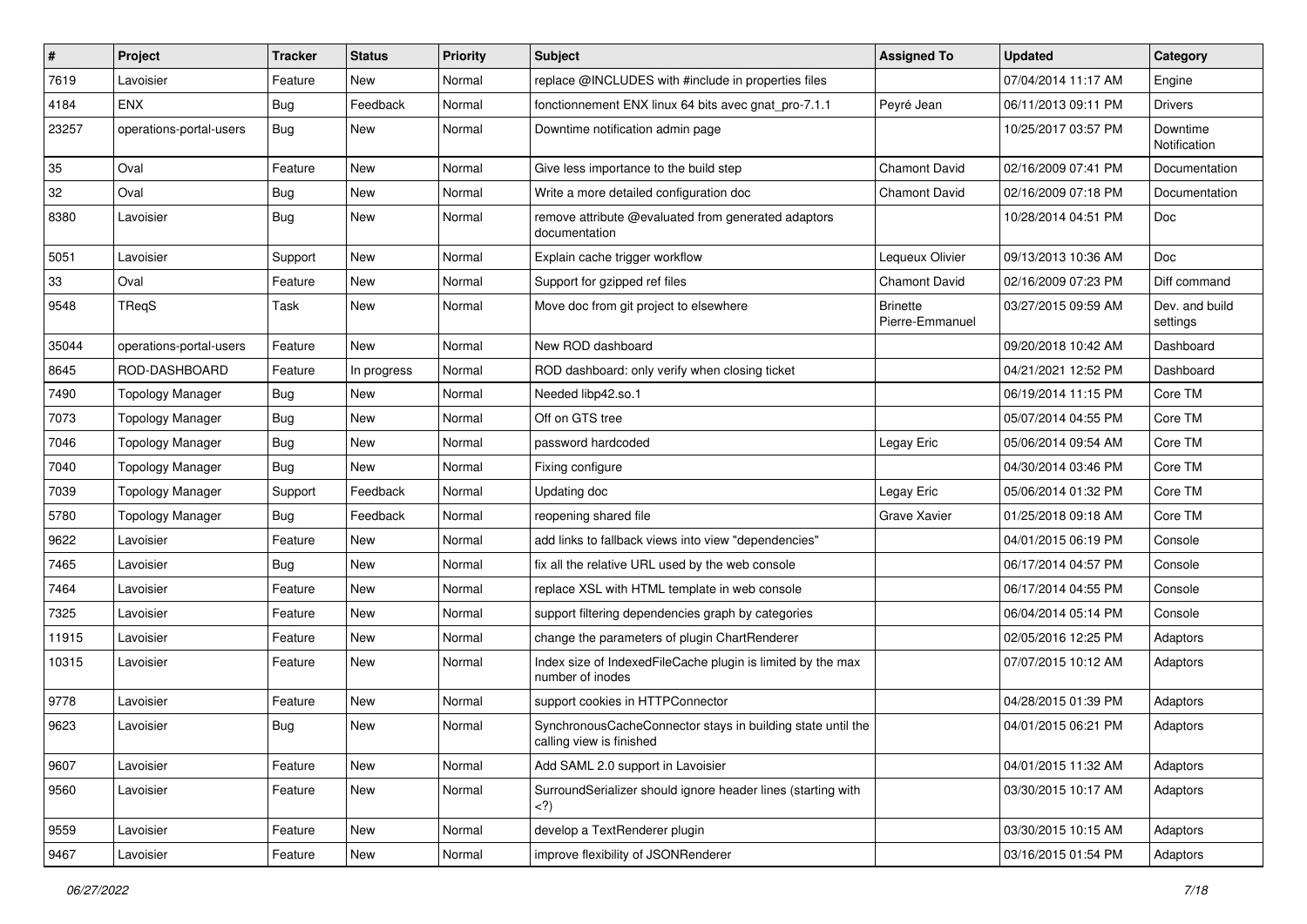| $\vert$ # | Project      | <b>Tracker</b> | <b>Status</b> | <b>Priority</b> | <b>Subject</b>                                                             | <b>Assigned To</b> | <b>Updated</b>      | Category |
|-----------|--------------|----------------|---------------|-----------------|----------------------------------------------------------------------------|--------------------|---------------------|----------|
| 8260      | Lavoisier    | Feature        | New           | Normal          | develop plugin ElementProcessor                                            |                    | 10/17/2014 07:10 PM | Adaptors |
| 8259      | Lavoisier    | Feature        | New           | Normal          | support parameter "renderer" in ZipRenderer and<br>GZipRenderer            |                    | 10/17/2014 07:08 PM | Adaptors |
| 8240      | Lavoisier    | Feature        | <b>New</b>    | Normal          | LDAPConnector/LDIFSerializer should generate data in<br><b>DSML</b> format |                    | 10/15/2014 06:02 PM | Adaptors |
| 7649      | Lavoisier    | Feature        | New           | Normal          | develop a XMLTemplateProcessor plugin                                      |                    | 07/04/2014 05:52 PM | Adaptors |
| 5477      | Lavoisier    | <b>Bug</b>     | Assigned      | Normal          | problem avec HTMLSerializer                                                | Lequeux Olivier    | 11/15/2013 11:25 AM | Adaptors |
| 49994     | PyROS        | Task           | In progress   | Normal          | SP export (list & 1)                                                       | Koralewski Alexis  | 03/29/2022 09:17 AM |          |
| 49945     | GRAND        | Task           | New           | Normal          | WP 11: improvement dating of events                                        | voisin vincent     | 03/22/2022 02:31 PM |          |
| 49944     | GRAND        | Task           | New           | Normal          | WP 10.3: data analysis                                                     |                    | 03/18/2022 04:45 PM |          |
| 49943     | <b>GRAND</b> | Task           | New           | Normal          | WP 10.2: data taking                                                       |                    | 03/18/2022 04:45 PM |          |
| 49942     | GRAND        | Task           | New           | Normal          | WP 10.1: deployment                                                        |                    | 03/18/2022 04:45 PM |          |
| 49941     | <b>GRAND</b> | Task           | New           | Normal          | WP 10: GP 300 setup                                                        |                    | 03/18/2022 04:45 PM |          |
| 49940     | GRAND        | Task           | New           | Normal          | WP 9.5: data analysis                                                      |                    | 03/18/2022 03:35 PM |          |
| 49939     | <b>GRAND</b> | Task           | <b>New</b>    | Normal          | WP 9.4: data taking                                                        |                    | 06/23/2022 08:19 PM |          |
| 49938     | <b>GRAND</b> | Task           | New           | Normal          | WP 9.3: deployment commissioning                                           |                    | 03/18/2022 03:27 PM |          |
| 49937     | GRAND        | Task           | New           | Normal          | WP 9.2: production detector adaptation                                     |                    | 03/18/2022 03:32 PM |          |
| 49936     | <b>GRAND</b> | Task           | New           | Normal          | WP 9.1: detector design adaptation                                         |                    | 03/21/2022 03:18 PM |          |
| 49935     | GRAND        | Task           | New           | Normal          | WP 9: Nançay setup                                                         |                    | 03/18/2022 12:20 AM |          |
| 49934     | <b>GRAND</b> | Task           | <b>New</b>    | Normal          | WP 8.3: trigger evaluation                                                 |                    | 03/21/2022 10:28 AM |          |
| 49933     | GRAND        | Task           | New           | Normal          | WP 8.2: final reconstruction                                               |                    | 03/18/2022 04:39 PM |          |
| 49932     | GRAND        | Task           | New           | Normal          | WP 8.1: SLT info definition                                                |                    | 03/18/2022 04:39 PM |          |
| 49931     | GRAND        | Task           | New           | Normal          | WP 8: data reconstruction study                                            |                    | 03/21/2022 10:28 AM |          |
| 49930     | <b>GRAND</b> | Task           | New           | Normal          | WP 7: second level trigger (SLT)                                           |                    | 03/21/2022 10:28 AM |          |
| 49929     | GRAND        | Task           | New           | Normal          | WP 6.4: frontend implementation                                            |                    | 04/14/2022 02:24 PM |          |
| 49928     | <b>GRAND</b> | Task           | New           | Normal          | WP 6.3: testbench                                                          |                    | 06/24/2022 12:58 PM |          |
| 49927     | GRAND        | Task           | New           | Normal          | WP 6.2: analytical method                                                  |                    | 06/24/2022 12:41 PM |          |
| 49926     | GRAND        | Task           | New           | Normal          | WP 6.1: neuronal network method                                            |                    | 03/21/2022 01:40 PM |          |
| 49925     | GRAND        | Task           | New           | Normal          | WP 6: first level trigger (FLT)                                            |                    | 03/21/2022 10:28 AM |          |
| 49924     | <b>GRAND</b> | Task           | New           | Normal          | WP 5.2: noise event selection                                              |                    | 03/18/2022 05:13 PM |          |
| 49923     | GRAND        | Task           | New           | Normal          | WP 5.5: EAS selection                                                      |                    | 03/18/2022 05:13 PM |          |
| 49922     | <b>GRAND</b> | Task           | New           | Normal          | WP 5.4: reconstruction                                                     |                    | 03/18/2022 05:13 PM |          |
| 49921     | <b>GRAND</b> | Task           | New           | Normal          | WP 5.3: calibration                                                        |                    | 03/18/2022 05:13 PM |          |
| 49919     | GRAND        | Task           | New           | Normal          | WP 5.1: data taking                                                        |                    | 03/18/2022 05:13 PM |          |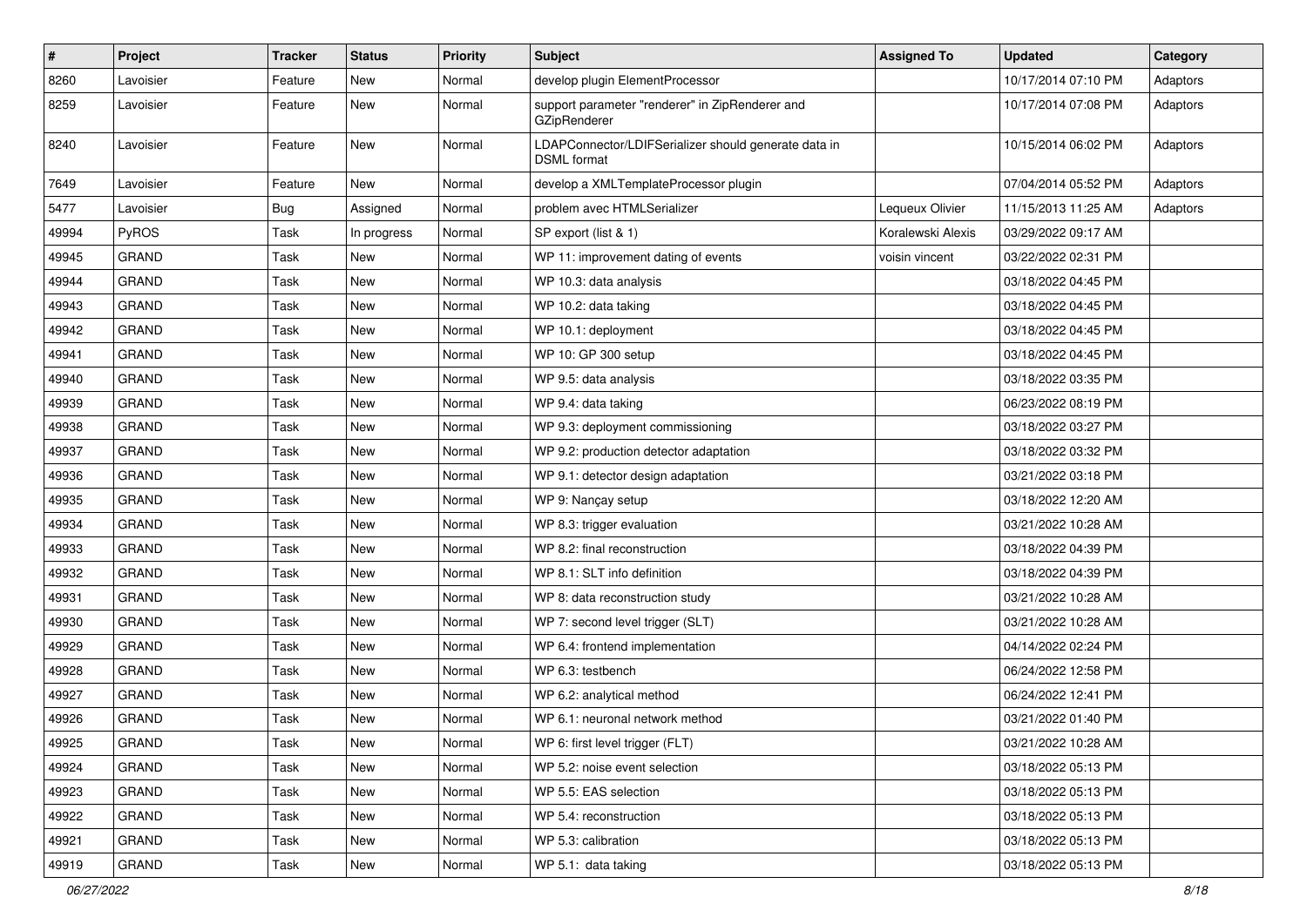| #     | <b>Project</b> | <b>Tracker</b> | <b>Status</b> | <b>Priority</b> | <b>Subject</b>                                                                 | <b>Assigned To</b> | <b>Updated</b>      | Category |
|-------|----------------|----------------|---------------|-----------------|--------------------------------------------------------------------------------|--------------------|---------------------|----------|
| 49918 | <b>GRAND</b>   | Task           | <b>New</b>    | Normal          | WP 5: GP 13/100 experimental DB analysis                                       |                    | 03/18/2022 05:13 PM |          |
| 49917 | <b>GRAND</b>   | Task           | <b>New</b>    | Normal          | WP 4.2: validation                                                             |                    | 03/18/2022 03:08 PM |          |
| 49916 | <b>GRAND</b>   | Task           | New           | Normal          | WP 4.1: production, storing & management                                       |                    | 03/18/2022 03:06 PM |          |
| 49915 | <b>GRAND</b>   | Task           | New           | Normal          | WP 4: Creating GRAND simulation                                                |                    | 03/18/2022 12:20 AM |          |
| 49914 | <b>GRAND</b>   | Task           | <b>New</b>    | Normal          | WP 3.4: code distribution, software env.                                       |                    | 06/24/2022 01:41 PM |          |
| 49912 | <b>GRAND</b>   | Task           | New           | Normal          | WP 3.3: manage software infra : CI, quality, DB engine                         |                    | 03/18/2022 03:03 PM |          |
| 49911 | <b>GRAND</b>   | Task           | <b>New</b>    | Normal          | WP 3.2: calibration monotoring DB                                              |                    | 03/18/2022 05:13 PM |          |
| 49910 | <b>GRAND</b>   | Task           | New           | Normal          | WP 3.1: manage data event DB                                                   |                    | 06/24/2022 01:55 PM |          |
| 49909 | <b>GRAND</b>   | Task           | New           | Normal          | WP 3: software infra and database                                              |                    | 06/24/2022 01:48 PM |          |
| 49908 | <b>GRAND</b>   | Task           | <b>New</b>    | Normal          | WP 1.3 : LPNHE WP coordination                                                 | Martineau Olivier  | 03/20/2022 05:35 PM |          |
| 49906 | <b>GRAND</b>   | Task           | <b>New</b>    | Normal          | WP 1.1: finance                                                                |                    | 03/18/2022 05:13 PM |          |
| 49905 | <b>GRAND</b>   | Task           | New           | Normal          | WP 1: GRAND management                                                         |                    | 03/18/2022 05:13 PM |          |
| 49904 | GRAND          | Task           | <b>New</b>    | Normal          | WP 2.9: detector monotoring                                                    |                    | 03/18/2022 05:13 PM |          |
| 49903 | <b>GRAND</b>   | Task           | <b>New</b>    | Normal          | WP 2.8: detector calibration                                                   |                    | 03/18/2022 05:13 PM |          |
| 49902 | <b>GRAND</b>   | Task           | <b>New</b>    | Normal          | WP 2.7: code quality and documentation                                         | Colley Jean-Marc   | 03/18/2022 05:13 PM |          |
| 49901 | <b>GRAND</b>   | Task           | New           | Normal          | WP 2.6: common tools                                                           |                    | 03/18/2022 05:13 PM |          |
| 49900 | <b>GRAND</b>   | Task           | <b>New</b>    | Normal          | WP 2.5: reconstruction method                                                  |                    | 03/18/2022 02:57 PM |          |
| 49899 | <b>GRAND</b>   | Task           | <b>New</b>    | Normal          | WP 2.4: antenna network simulation                                             |                    | 06/24/2022 02:48 PM |          |
| 49898 | <b>GRAND</b>   | Task           | New           | Normal          | WP 2.3: unit detector modeling and coding                                      |                    | 06/24/2022 02:11 PM |          |
| 49897 | <b>GRAND</b>   | Task           | <b>New</b>    | Normal          | WP 2.2: input output format fie                                                |                    | 03/18/2022 12:22 AM |          |
| 49896 | <b>GRAND</b>   | Task           | New           | Normal          | WP 2.1: software architecture and optimization                                 |                    | 03/18/2022 05:13 PM |          |
| 49895 | <b>GRAND</b>   | Task           | New           | Normal          | WP 2: GRANDLIB modelization and software                                       |                    | 06/24/2022 02:48 PM |          |
| 49890 | PyROS          | Task           | <b>New</b>    | Normal          | Global Start & Stop (safe)                                                     |                    | 03/16/2022 04:52 PM |          |
| 49889 | PyROS          | Task           | <b>New</b>    | Normal          | Backup                                                                         |                    | 03/16/2022 04:49 PM |          |
| 49888 | PyROS          | Task           | New           | Normal          | Firewall                                                                       |                    | 03/16/2022 04:48 PM |          |
| 49887 | PyROS          | Task           | New           | Normal          | Hardware                                                                       |                    | 03/16/2022 04:47 PM |          |
| 49886 | PyROS          | Task           | <b>New</b>    | Normal          | System watch (Nagios, )                                                        |                    | 03/16/2022 04:47 PM |          |
| 49885 | PyROS          | Task           | New           | Normal          | Network                                                                        |                    | 03/16/2022 04:46 PM |          |
| 49878 | <b>PyROS</b>   | Task           | New           | Normal          | SF02-SCP integration - Lancement auto de l'agent de<br>gestion du SP lifecycle |                    | 03/16/2022 10:37 AM |          |
| 49876 | PyROS          | Task           | New           | Normal          | Guitastro integration                                                          |                    | 03/16/2022 07:28 AM |          |
| 49875 | PyROS          | Task           | New           | Normal          | (classic) Installation Guitastro & dependencies                                |                    | 03/16/2022 07:27 AM |          |
| 49874 | PyROS          | Task           | New           | Normal          | (docker) Installation Guitastro & dependencies                                 |                    | 03/16/2022 07:26 AM |          |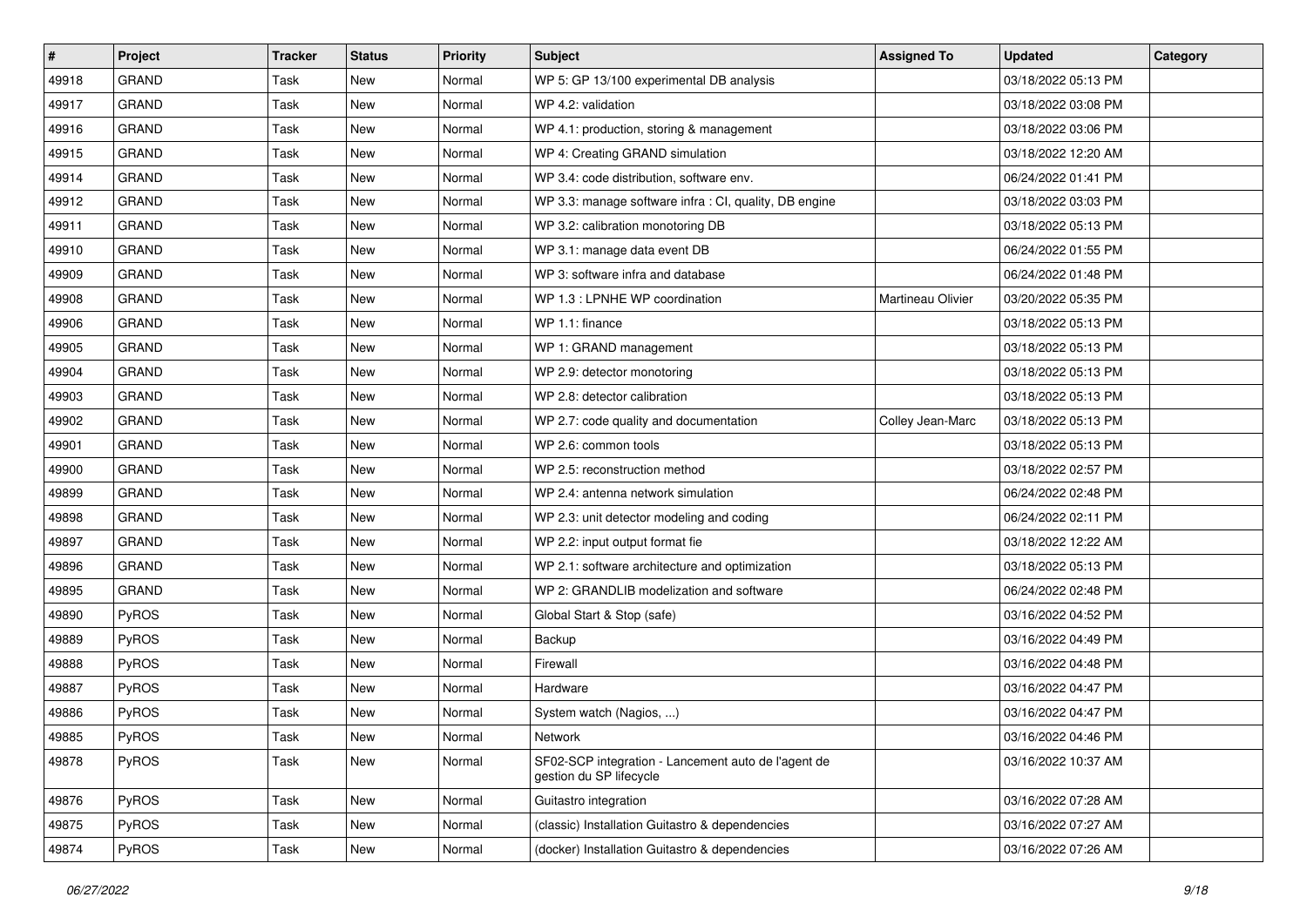| #     | Project      | Tracker | <b>Status</b> | <b>Priority</b> | Subject                                                                                  | <b>Assigned To</b> | <b>Updated</b>      | Category |
|-------|--------------|---------|---------------|-----------------|------------------------------------------------------------------------------------------|--------------------|---------------------|----------|
| 49872 | PyROS        | Task    | <b>New</b>    | Normal          | Restauration de la config par défaut                                                     |                    | 03/15/2022 11:10 PM |          |
| 49871 | PyROS        | Task    | <b>New</b>    | Normal          | Config par défaut (à définir)                                                            |                    | 03/15/2022 11:11 PM |          |
| 49870 | PyROS        | Task    | New           | Normal          | Config générale : logo, pagination, couleurs, options<br>générales, options par feature, |                    | 03/15/2022 11:11 PM |          |
| 49546 | PyROS        | Task    | In progress   | Normal          | Documentation (pyros_api)                                                                | Koralewski Alexis  | 02/24/2022 02:33 PM |          |
| 49545 | PyROS        | Task    | In progress   | Normal          | Script development (pyros api)                                                           | Koralewski Alexis  | 02/24/2022 02:33 PM |          |
| 49543 | PyROS        | Task    | <b>New</b>    | Normal          | Users View (list & 1)                                                                    |                    | 02/23/2022 06:06 PM |          |
| 49541 | PyROS        | Task    | New           | Normal          | API REST (scripting du website via script pyros api.py)                                  | Koralewski Alexis  | 03/15/2022 11:26 PM |          |
| 49478 | PyROS        | Task    | New           | Normal          | Test                                                                                     | Koralewski Alexis  | 02/22/2022 12:25 PM |          |
| 49272 | PyROS        | Task    | In progress   | Normal          | <b>Tooltips</b>                                                                          | Koralewski Alexis  | 02/17/2022 01:59 PM |          |
| 49262 | PyROS        | Task    | In progress   | Normal          | Sequence Validation                                                                      |                    | 02/03/2022 02:50 PM |          |
| 49258 | PyROS        | Task    | In progress   | Normal          | from IMPORT (upload) Seq (from yaml file)                                                | Koralewski Alexis  | 02/23/2022 12:02 PM |          |
| 49253 | PyROS        | Task    | New           | Normal          | READ 1 & list                                                                            |                    | 02/21/2022 03:21 PM |          |
| 49252 | PyROS        | Task    | New           | Normal          | <b>WEB FORM</b>                                                                          |                    | 02/17/2022 01:59 PM |          |
| 49251 | PyROS        | Task    | <b>New</b>    | Normal          | Test                                                                                     | Koralewski Alexis  | 02/22/2022 02:59 PM |          |
| 49250 | PyROS        | Task    | New           | Normal          | <b>CREATE/UPDATE Sequence</b>                                                            |                    | 02/23/2022 12:02 PM |          |
| 49249 | PyROS        | Task    | In progress   | Normal          | General Menu for this feature                                                            |                    | 02/03/2022 09:39 AM |          |
| 49247 | PyROS        | Task    | New           | Normal          | State diagram (doc)                                                                      |                    | 02/03/2022 09:34 AM |          |
| 49246 | PyROS        | Task    | <b>New</b>    | Normal          | Sequence Lifecycle (status)                                                              |                    | 02/03/2022 09:34 AM |          |
| 49228 | PyROS        | Task    | In progress   | Normal          | Correction de l'orientation de l'image (est à gauche, nord en<br>haut)                   | Klotz Alain        | 02/02/2022 02:56 PM |          |
| 49227 | PyROS        | Task    | New           | Normal          | Corrections cosmétiques (de pixels)                                                      | Klotz Alain        | 02/02/2022 02:19 PM |          |
| 49226 | PyROS        | Task    | In progress   | Normal          | Correction de l'image par le flat                                                        | Klotz Alain        | 02/02/2022 02:56 PM |          |
| 49225 | PyROS        | Task    | In progress   | Normal          | Correction de l'image par le dark (+ bias)                                               | Klotz Alain        | 02/02/2022 02:56 PM |          |
| 49224 | PyROS        | Task    | <b>New</b>    | Normal          | Choisir le bias, le flat, et le dark (en fn des metadata)                                | Klotz Alain        | 02/02/2022 02:19 PM |          |
| 49223 | PyROS        | Task    | In progress   | Normal          | Groupes                                                                                  | Klotz Alain        | 02/02/2022 02:38 PM |          |
| 49222 | PyROS        | Task    | In progress   | Normal          | Traitement d'un groupe d'images : début et fin de groupe                                 | Klotz Alain        | 02/02/2022 02:38 PM |          |
| 49221 | PyROS        | Task    | In progress   | Normal          | Recup metadata de l'image (dans la BD)                                                   | Klotz Alain        | 02/02/2022 02:38 PM |          |
| 49220 | <b>PyROS</b> | Task    | In progress   | Normal          | Récup en-tête                                                                            | Klotz Alain        | 02/02/2022 02:38 PM |          |
| 49219 | PyROS        | Task    | In progress   | Normal          | Nouvelle image                                                                           | Klotz Alain        | 02/02/2022 02:38 PM |          |
| 49218 | PyROS        | Task    | In progress   | Normal          | Détection des nouvelles images produites (système<br>asynchrone sur l'acquisition)       | Klotz Alain        | 02/02/2022 02:38 PM |          |
| 49217 | PyROS        | Task    | New           | Normal          | 5 - (L2) Critères de qualité d'image (+ json QUAL)                                       | Klotz Alain        | 02/02/2022 02:37 PM |          |
| 49216 | PyROS        | Task    | New           | Normal          | 4 - (L1c) - Combinaison d'images                                                         | Klotz Alain        | 02/02/2022 02:36 PM |          |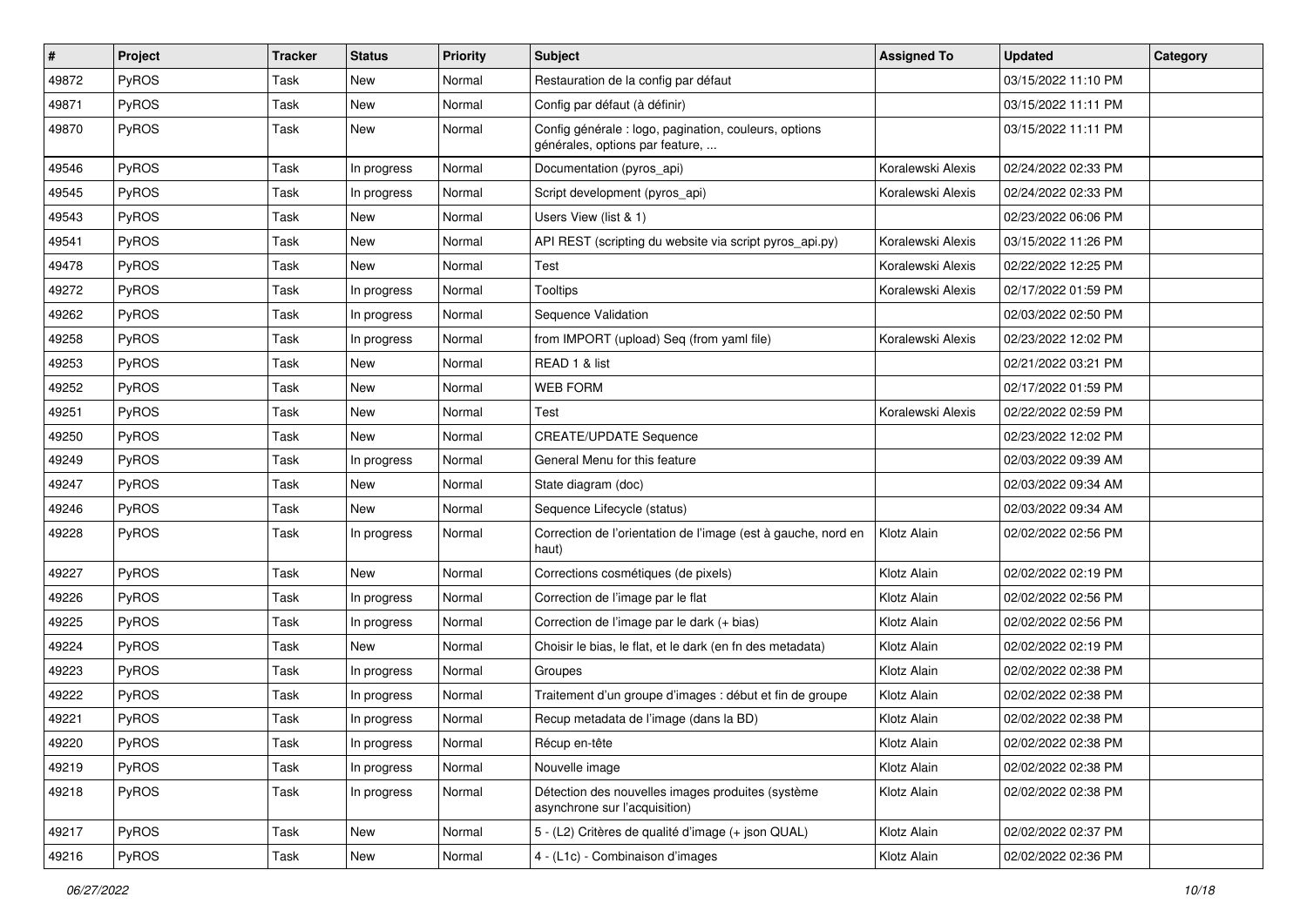| #     | Project      | <b>Tracker</b> | <b>Status</b> | <b>Priority</b> | <b>Subject</b>                                                                                                                           | <b>Assigned To</b> | <b>Updated</b>      | Category |
|-------|--------------|----------------|---------------|-----------------|------------------------------------------------------------------------------------------------------------------------------------------|--------------------|---------------------|----------|
| 49215 | PyROS        | Task           | In progress   | Normal          | 3 - (L1b) - Reconnaissance du champ (lien entre pixels et<br>coord célestes) (+ json CATA)                                               | Klotz Alain        | 02/02/2022 02:36 PM |          |
| 49214 | PyROS        | Task           | In progress   | Normal          | 2 - (L1a) - Pré-traitement de chaque image (dans l'ordre) (fits<br>$RAW \Rightarrow$ fits $CAL$ )                                        | Klotz Alain        | 02/02/2022 02:42 PM |          |
| 49213 | PyROS        | Task           | In progress   | Normal          | 1 - (L0) - Récupération et organisation des images L0 (RAW<br>fits)                                                                      | Klotz Alain        | 02/02/2022 02:42 PM |          |
| 49210 | PyROS        | Task           | New           | Normal          | <b>CONFIGURATION GENERALE</b>                                                                                                            |                    | 03/15/2022 11:11 PM |          |
| 49162 | PyROS        | Task           | New           | Normal          | Check sequence validity                                                                                                                  | Klotz Alain        | 02/03/2022 10:23 AM |          |
| 49157 | PyROS        | Task           | New           | Normal          | Super Super Agent qui surveille l'ensemble des super agents<br>sur chaque noeud (?)                                                      |                    | 01/31/2022 12:12 PM |          |
| 49156 | PyROS        | Task           | New           | Normal          | Super Agent qui démarre et stoppe les autres agents, et<br>surveille leur bonne santé (les relance si besoin) => sur<br>chaque noeud (?) |                    | 01/31/2022 12:12 PM |          |
| 49155 | <b>PyROS</b> | Task           | New           | Normal          | Architecture décentralisée en plusieurs noeuds<br>(communication via BD)                                                                 |                    | 01/31/2022 12:09 PM |          |
| 49152 | PyROS        | Task           | <b>New</b>    | Normal          | RUN/EXEC - Start & Stop software (et Agents)                                                                                             |                    | 05/24/2022 02:55 PM |          |
| 49151 | PyROS        | Task           | New           | Normal          | Script central (pyros.py)                                                                                                                |                    | 01/31/2022 11:36 AM |          |
| 49137 | PyROS        | Task           | New           | Normal          | Integration Guitastro lib                                                                                                                | Klotz Alain        | 02/02/2022 03:27 PM |          |
| 49136 | PyROS        | Task           | New           | Normal          | GF04-SECU - Logging integration                                                                                                          |                    | 01/29/2022 12:54 AM |          |
| 49135 | PyROS        | Task           | New           | Normal          | SF15-SST integration                                                                                                                     |                    | 01/29/2022 12:48 AM |          |
| 49134 | PyROS        | Task           | <b>New</b>    | Normal          | SF14-OBC integration                                                                                                                     |                    | 01/29/2022 12:52 AM |          |
| 49133 | <b>PyROS</b> | Task           | New           | Normal          | SF13-IAF integration                                                                                                                     |                    | 01/29/2022 12:47 AM |          |
| 49132 | PyROS        | Task           | New           | Normal          | SF12-IAN integration                                                                                                                     |                    | 01/29/2022 12:48 AM |          |
| 49131 | PyROS        | Task           | New           | Normal          | SF11-IPC integration                                                                                                                     |                    | 01/29/2022 12:46 AM |          |
| 49130 | PyROS        | Task           | New           | Normal          | SF10-CAL integration                                                                                                                     |                    | 01/29/2022 12:46 AM |          |
| 49129 | <b>PyROS</b> | Task           | New           | Normal          | SF09-CMC integration                                                                                                                     |                    | 01/29/2022 12:46 AM |          |
| 49128 | PyROS        | Task           | New           | Normal          | SF08-EXE integration                                                                                                                     |                    | 01/29/2022 12:45 AM |          |
| 49127 | PyROS        | Task           | New           | Normal          | SF07-PLN integration                                                                                                                     |                    | 01/29/2022 12:45 AM |          |
| 49126 | PyROS        | Task           | New           | Normal          | SF06-ALR integration                                                                                                                     |                    | 01/29/2022 12:45 AM |          |
| 49125 | PyROS        | Task           | New           | Normal          | SF05-SEQ integration                                                                                                                     |                    | 03/15/2022 11:03 PM |          |
| 49124 | PyROS        | Task           | New           | Normal          | SF04-SPV integration                                                                                                                     |                    | 01/29/2022 12:44 AM |          |
| 49123 | PyROS        | Task           | New           | Normal          | SF03-ENV integration                                                                                                                     |                    | 01/29/2022 12:50 AM |          |
| 49122 | PyROS        | Task           | New           | Normal          | SF02-SCP integration                                                                                                                     |                    | 01/29/2022 12:50 AM |          |
| 49121 | PyROS        | Task           | New           | Normal          | SF01-USR integration                                                                                                                     |                    | 01/29/2022 12:50 AM |          |
| 49120 | PyROS        | Task           | New           | Normal          | General Design (structure, design, responsive, CSS)                                                                                      |                    | 01/29/2022 12:50 AM |          |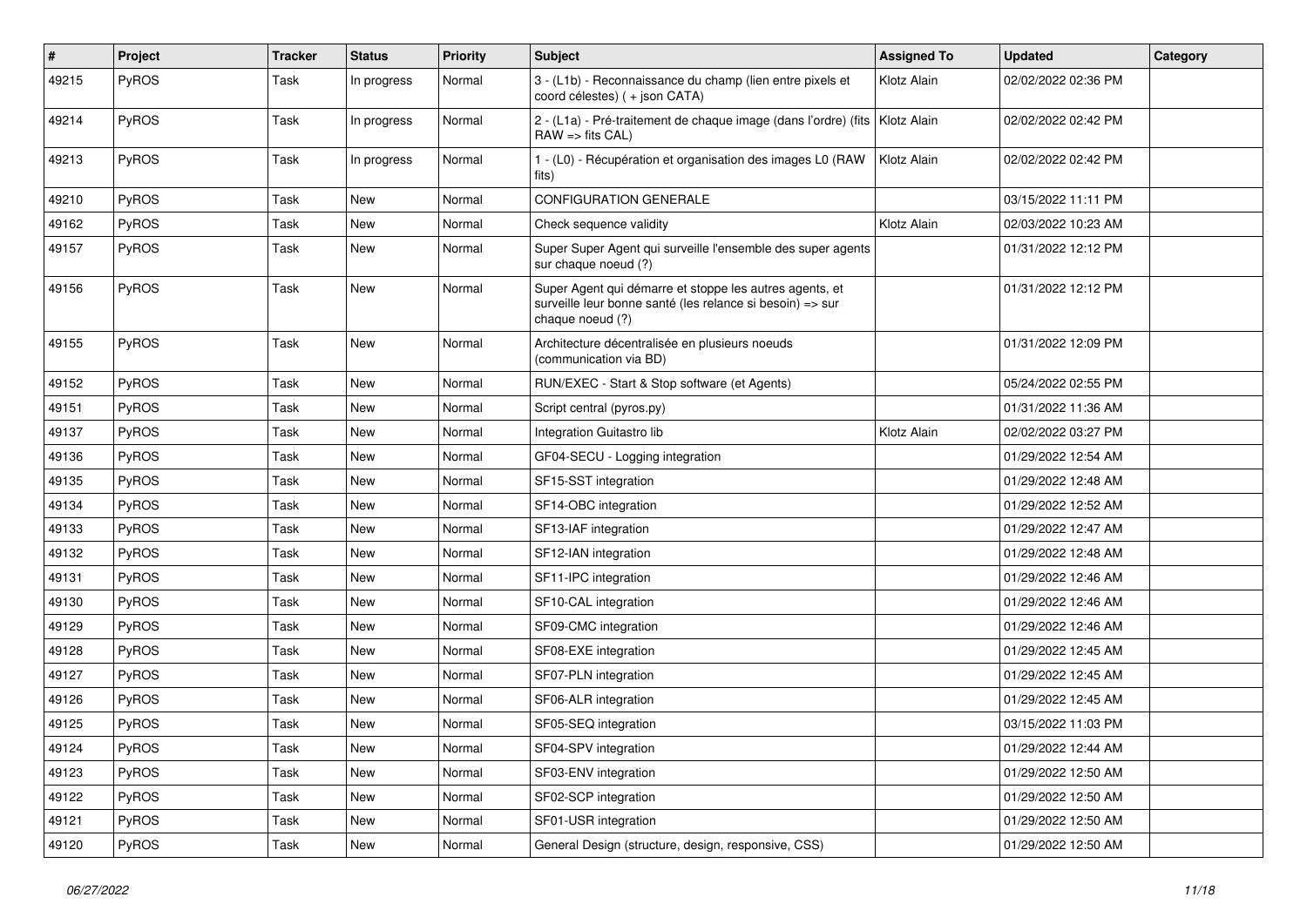| $\sharp$ | Project      | <b>Tracker</b> | <b>Status</b> | <b>Priority</b> | <b>Subject</b>                                                                                                 | <b>Assigned To</b> | <b>Updated</b>      | Category |
|----------|--------------|----------------|---------------|-----------------|----------------------------------------------------------------------------------------------------------------|--------------------|---------------------|----------|
| 48784    | <b>XLDP</b>  | <b>Bug</b>     | New           | Normal          | Jobs en erreurs depuis le 19/01 19h30                                                                          |                    | 01/20/2022 10:12 AM |          |
| 48307    | PyROS        | Task           | <b>New</b>    | Normal          | Send, Receive, and Process Commands (Agent <= > Agent)                                                         |                    | 12/14/2021 02:57 PM |          |
| 48290    | PyROS        | Task           | New           | Normal          | Auto mode                                                                                                      |                    | 12/14/2021 12:35 PM |          |
| 48289    | PyROS        | Task           | <b>New</b>    | Normal          | Entity (AgentDevice class)                                                                                     |                    | 12/14/2021 12:32 PM |          |
| 48288    | PyROS        | Task           | New           | Normal          | Entity (DeviceController class)                                                                                |                    | 12/14/2021 12:31 PM |          |
| 48287    | PyROS        | Task           | New           | Normal          | cRuD (only Read & Delete) - View (& Kill) currently running<br>Agents                                          |                    | 12/14/2021 12:26 PM |          |
| 48286    | PyROS        | Task           | <b>New</b>    | Normal          | Lancement auto et gestion des éventuels AgentDevices<br>associés                                               |                    | 12/14/2021 12:22 PM |          |
| 48285    | PyROS        | Task           | <b>New</b>    | Normal          | Lancement auto et gestion du DeviceController associé                                                          |                    | 12/14/2021 12:22 PM |          |
| 48284    | <b>PyROS</b> | Task           | New           | Normal          | Lancement auto et gestion des Components associés (qui<br>sont aussi des DeviceController)                     |                    | 12/14/2021 12:20 PM |          |
| 48280    | PyROS        | Task           | <b>New</b>    | Normal          | Agent dérivé de l'Agent général (ex: AgentA, AgentB,<br>AgentC, ou AgentM pour le envmonitoring)               |                    | 12/14/2021 03:00 PM |          |
| 48279    | PyROS        | Task           | <b>New</b>    | Normal          | General LOGGING (fichiers texte, écran en mode debug)                                                          |                    | 03/16/2022 04:45 PM |          |
| 48276    | PyROS        | Task           | New           | Normal          | Scripts d'installation docker                                                                                  |                    | 12/14/2021 11:44 AM |          |
| 48275    | PyROS        | Task           | <b>New</b>    | Normal          | version PROD TNC Nouvelle Calédonie - instance docker de<br>production sur site final                          |                    | 12/14/2021 11:42 AM |          |
| 48274    | PyROS        | Task           | <b>New</b>    | Normal          | version TEST TNC France - instance docker de test en<br>France                                                 |                    | 12/14/2021 11:42 AM |          |
| 48273    | PyROS        | Task           | <b>New</b>    | Normal          | version DEV guitalens - instance docker sur serveur<br>quitalens                                               |                    | 12/14/2021 11:46 AM |          |
| 48270    | PyROS        | Task           | New           | Normal          | SCRIPT INSTALL/UPDATE (PYROS/pyros.py) (uniquement<br>pour la partie install & update)                         |                    | 02/23/2022 05:57 PM |          |
| 48259    | <b>PyROS</b> | Task           | In progress   | Normal          | EXPORT (Download) as a text file (YAML)                                                                        | Koralewski Alexis  | 02/23/2022 10:45 AM |          |
| 48250    | PyROS        | Task           | In progress   | Normal          | <b>DELETE</b>                                                                                                  | Koralewski Alexis  | 02/21/2022 03:38 PM |          |
| 48223    | LabInvent    | Task           | New           | Normal          | instance perso (docker)                                                                                        |                    | 12/13/2021 11:08 AM |          |
| 48222    | LabInvent    | Task           | New           | Normal          | (NEW func) Gérer Suivi d'un User                                                                               |                    | 12/13/2021 10:39 AM |          |
| 48005    | LabInvent    | Task           | <b>New</b>    | Normal          | <b>Bugfix toutes les Deprecated Errors</b>                                                                     |                    | 12/06/2021 02:37 PM |          |
| 47966    | LabInvent    | Task           | New           | Normal          | Ajouter test Commande (avec devis joint)                                                                       |                    | 11/30/2021 04:17 PM |          |
| 47959    | LabInvent    | Task           | New           | Normal          | *** F - ENTITY - Fournisseurs                                                                                  |                    | 11/30/2021 12:57 PM |          |
| 47958    | LabInvent    | Task           | New           | Normal          | delete (generic)                                                                                               |                    | 11/30/2021 12:47 PM |          |
| 47957    | LabInvent    | Feature        | New           | Normal          | *** F - ENTITY - Les GROUPES (de User ou Materiel) :<br>Thématique, Métier, Projet, Site (+ Pole ou Service ?) |                    | 12/13/2021 11:12 AM |          |
| 47954    | LabInvent    | Task           | New           | Normal          | 1 - CREATED                                                                                                    |                    | 11/30/2021 01:27 PM |          |
| 47953    | LabInvent    | Task           | New           | Normal          | 2a - TOBEORDERED (optionnel)                                                                                   |                    | 11/30/2021 01:27 PM |          |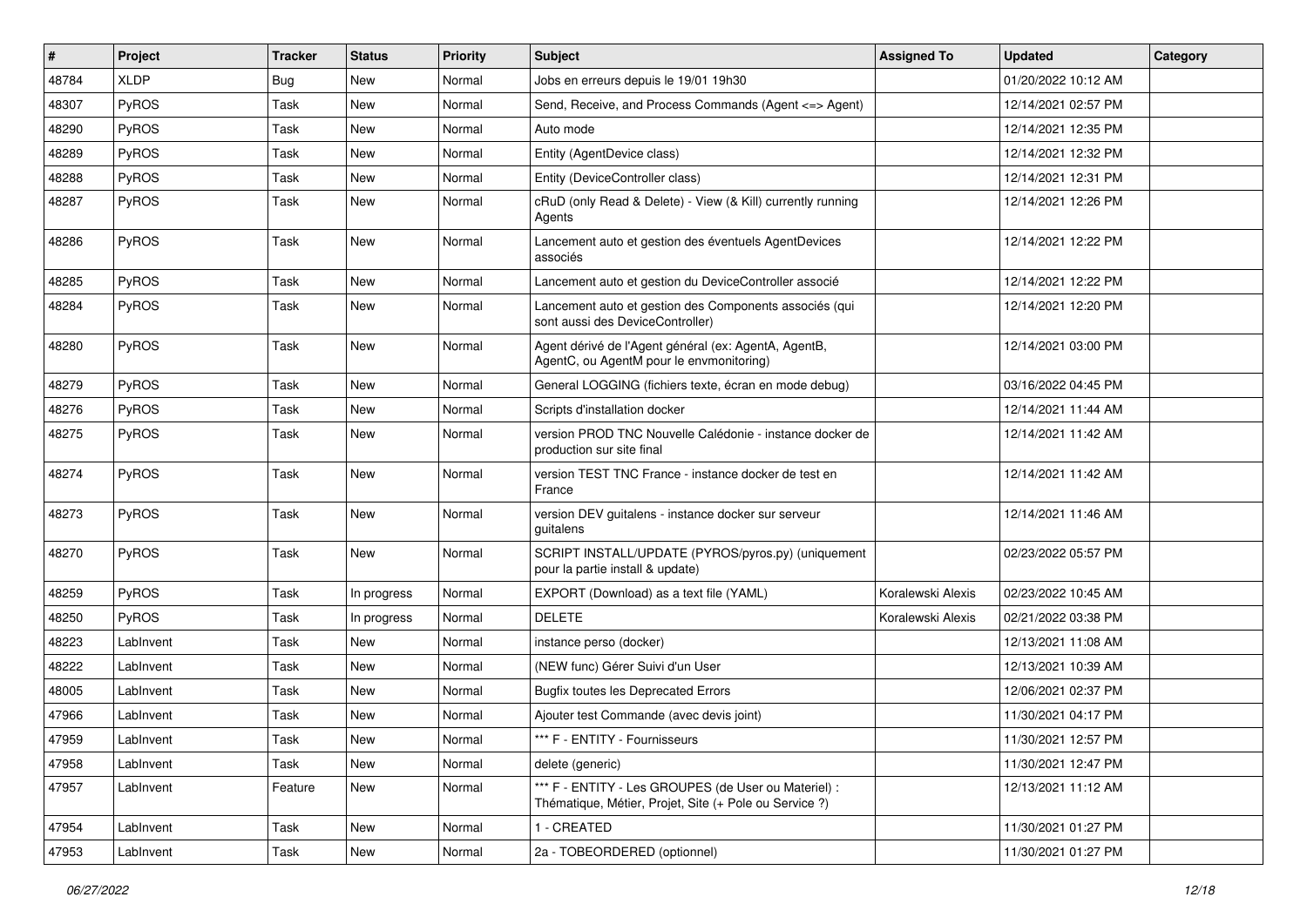| #     | Project   | Tracker | <b>Status</b> | <b>Priority</b> | <b>Subject</b>                                                                            | <b>Assigned To</b> | <b>Updated</b>      | Category |
|-------|-----------|---------|---------------|-----------------|-------------------------------------------------------------------------------------------|--------------------|---------------------|----------|
| 47951 | LabInvent | Feature | New           | Normal          | *** F - Etiquettes & Imprimantes                                                          |                    | 11/30/2021 01:42 PM |          |
| 47950 | LabInvent | Task    | New           | Normal          | DB complète à mettre à jour                                                               |                    | 11/30/2021 12:26 PM |          |
| 47946 | LabInvent | Task    | New           | Normal          | classic only                                                                              |                    | 12/03/2021 09:50 AM |          |
| 47945 | LabInvent | Task    | New           | Normal          | ALL                                                                                       |                    | 11/30/2021 12:23 PM |          |
| 47935 | LabInvent | Task    | New           | Normal          | 2b - VALIDATED                                                                            |                    | 11/30/2021 01:27 PM |          |
| 47932 | LabInvent | Feature | New           | Normal          | *** F - DOC (documentation)                                                               |                    | 11/30/2021 01:10 PM |          |
| 47930 | LabInvent | Task    | New           | Normal          | *** F - ENTITY - QrCode                                                                   |                    | 11/30/2021 01:26 PM |          |
| 47925 | LabInvent | Task    | New           | Normal          | (après cakephp v4) Passer à Php 8                                                         |                    | 11/30/2021 11:48 AM |          |
| 47924 | LabInvent | Task    | New           | Normal          | (après 3.9) Passer à v4                                                                   |                    | 11/30/2021 11:48 AM |          |
| 47913 | LabInvent | Task    | New           | Normal          | ROLES (profils)                                                                           |                    | 11/30/2021 01:39 PM |          |
| 47911 | LabInvent | Task    | New           | Normal          | Create/Update (add edit generic)                                                          |                    | 11/30/2021 11:04 AM |          |
| 47907 | LabInvent | Task    | New           | Normal          | *** F - Config YAML (champs materiels) : champs<br>obligatoires, recommandés, ou readonly |                    | 11/30/2021 01:25 PM |          |
| 47895 | LabInvent | Feature | New           | Normal          | *** F - ENTITY - Documents attachés (à Materiel ou Suivi)                                 |                    | 12/13/2021 11:09 AM |          |
| 47893 | LabInvent | Task    | New           | Normal          | <b>Views</b>                                                                              |                    | 11/30/2021 01:21 PM |          |
| 47889 | LabInvent | Task    | New           | Normal          | Changer statut - setStatusTo*()                                                           |                    | 11/30/2021 01:19 PM |          |
| 47885 | LabInvent | Task    | New           | Normal          | filtrage (voir formulaire index)                                                          |                    | 11/30/2021 01:30 PM |          |
| 47883 | LabInvent | Task    | New           | Normal          | formulaire de recherche multi-critères                                                    |                    | 11/30/2021 01:30 PM |          |
| 47880 | LabInvent | Task    | New           | Normal          | Read - index                                                                              |                    | 11/30/2021 01:16 PM |          |
| 47873 | LabInvent | Task    | New           | Normal          | Model (Entity & Table)                                                                    |                    | 12/01/2021 09:37 AM |          |
| 47871 | LabInvent | Task    | New           | Normal          | Autorisations                                                                             |                    | 11/30/2021 01:29 PM |          |
| 47870 | LabInvent | Task    | New           | Normal          | Tests (Materiels)                                                                         |                    | 11/30/2021 03:38 PM |          |
| 47869 | LabInvent | Feature | New           | Normal          | *** F - Tests                                                                             |                    | 12/06/2021 02:28 PM |          |
| 47868 | LabInvent | Task    | New           | Normal          | *** F - Super Entité (AppController, AppTable)                                            |                    | 11/30/2021 01:34 PM |          |
| 47865 | LabInvent | Feature | New           | Normal          | *** F - Configuration générale                                                            |                    | 12/13/2021 11:06 AM |          |
| 47864 | LabInvent | Feature | New           | Normal          | *** F - ENTITY - Autres                                                                   |                    | 11/30/2021 12:57 PM |          |
| 47862 | LabInvent | Feature | New           | Normal          | *** F - ENTITY - Prets (de Materiel)                                                      |                    | 12/13/2021 11:10 AM |          |
| 47447 | PyROS     | Task    | New           | Normal          | (F05) ACTIONS (CRUD), VIEWS, and AUTHORIZATIONS                                           |                    | 02/23/2022 10:45 AM |          |
| 47446 | PyROS     | Task    | New           | Normal          | <b>DOSSIER SSI</b>                                                                        |                    | 10/11/2021 11:32 AM |          |
| 47445 | PyROS     | Task    | New           | Normal          | CAHIER DE RECETTE (NC)                                                                    |                    | 10/11/2021 11:31 AM |          |
| 47444 | PyROS     | Task    | New           | Normal          | MANUELS UTILISATION. INSTALLATION. ET<br>MAINTENANCE                                      |                    | 10/11/2021 11:31 AM |          |
| 47443 | PyROS     | Task    | New           | Normal          | RAPPORT DES TESTS & VALIDATIONS (application du<br>plan de test)                          |                    | 10/11/2021 11:31 AM |          |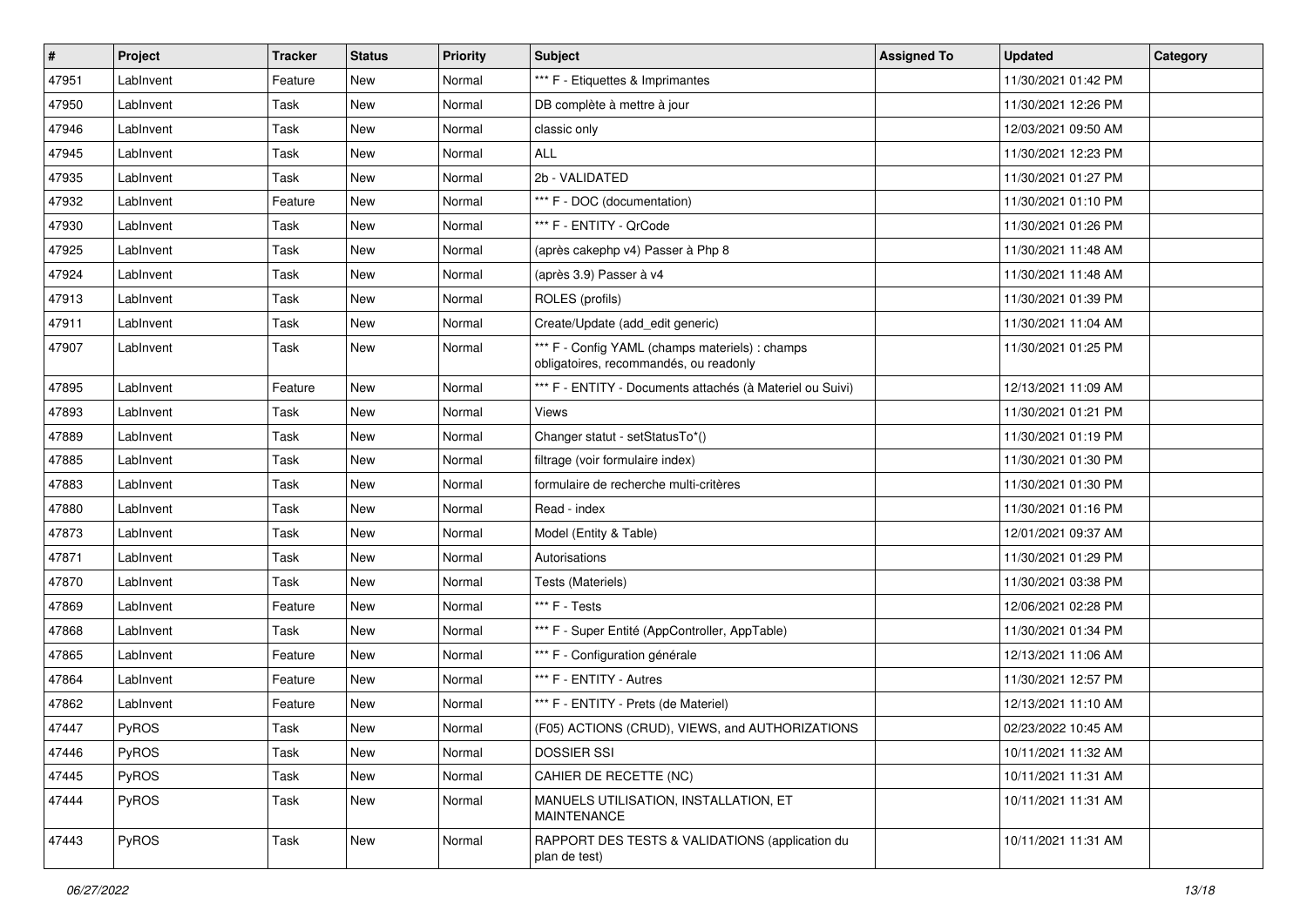| #     | Project      | <b>Tracker</b> | <b>Status</b> | <b>Priority</b> | <b>Subject</b>                                                                              | <b>Assigned To</b> | <b>Updated</b>      | Category |
|-------|--------------|----------------|---------------|-----------------|---------------------------------------------------------------------------------------------|--------------------|---------------------|----------|
| 47442 | PyROS        | Task           | <b>New</b>    | Normal          | PLAN DE TESTS ET DE VALIDATIONS                                                             |                    | 10/11/2021 11:33 AM |          |
| 47441 | PyROS        | Task           | <b>New</b>    | Normal          | DOSSIER DE DÉFINITION                                                                       |                    | 10/11/2021 11:32 AM |          |
| 47440 | <b>PyROS</b> | Task           | New           | Normal          | <b>LIVRABLES</b>                                                                            |                    | 10/11/2021 11:29 AM |          |
| 47439 | PyROS        | Task           | New           | Normal          | PA et PK CNES                                                                               |                    | 01/31/2022 11:29 AM |          |
| 47438 | PyROS        | Task           | <b>New</b>    | Normal          | PK5 (2023-06) - Doc LIVRABLES (et Présentations)                                            |                    | 10/11/2021 11:26 AM |          |
| 47437 | PyROS        | Task           | <b>New</b>    | Normal          | PA4.1 (2023-05) - Présentations et Rapport Avancement                                       |                    | 10/11/2021 11:25 AM |          |
| 47436 | PyROS        | Task           | <b>New</b>    | Normal          | PK4 (2023-02) - Doc LIVRABLES (et Présentations)                                            |                    | 10/11/2021 11:23 AM |          |
| 47435 | <b>PyROS</b> | Task           | New           | Normal          | PA3.2 (2023-02) - Présentations et Rapport Avancement                                       |                    | 10/11/2021 11:22 AM |          |
| 47433 | PyROS        | Task           | New           | Normal          | PA3.1 (2023-01) - Présentations et Rapport Avancement                                       |                    | 10/11/2021 11:22 AM |          |
| 47432 | PyROS        | Task           | <b>New</b>    | Normal          | PK3 (2023-01) - Doc LIVRABLES (et Présentations)                                            |                    | 10/11/2021 11:20 AM |          |
| 47431 | PyROS        | Task           | New           | Normal          | PA2.2 (2022-10) - Présentations et Rapport Avancement                                       |                    | 10/11/2021 11:19 AM |          |
| 47430 | PyROS        | Task           | <b>New</b>    | Normal          | PA2.1 (2022-08) - Présentations et Rapport Avancement                                       |                    | 10/11/2021 11:18 AM |          |
| 47428 | PyROS        | Task           | New           | Normal          | PK2 (2022-06) - Présentations + RA + Doc LIVRABLES                                          |                    | 01/31/2022 11:34 AM |          |
| 47419 | PyROS        | Task           | New           | Normal          | F16 FUNCTIONAL Tests                                                                        |                    | 10/11/2021 10:11 AM |          |
| 47418 | PyROS        | Task           | <b>New</b>    | Normal          | F15 FUNCTIONAL Tests                                                                        |                    | 10/11/2021 10:11 AM |          |
| 47416 | <b>PyROS</b> | Task           | New           | Normal          | F13 FUNCTIONAL Tests                                                                        |                    | 10/11/2021 10:11 AM |          |
| 47415 | PyROS        | Task           | <b>New</b>    | Normal          | F12 FUNCTIONAL Tests                                                                        |                    | 10/11/2021 10:11 AM |          |
| 47414 | PyROS        | Task           | New           | Normal          | F11 FUNCTIONAL Tests                                                                        |                    | 10/11/2021 10:10 AM |          |
| 47413 | PyROS        | Task           | New           | Normal          | F10 FUNCTIONAL Tests                                                                        |                    | 10/11/2021 10:10 AM |          |
| 47412 | PyROS        | Task           | In progress   | Normal          | F09 Tests                                                                                   |                    | 10/12/2021 03:01 PM |          |
| 47411 | PyROS        | Task           | New           | Normal          | <b>F08 FUNCTIONAL Tests</b>                                                                 |                    | 10/11/2021 10:10 AM |          |
| 47410 | PyROS        | Task           | New           | Normal          | F07 FUNCTIONAL Tests                                                                        |                    | 10/11/2021 10:10 AM |          |
| 47409 | PyROS        | Task           | New           | Normal          | F06 FUNCTIONAL Tests                                                                        |                    | 10/11/2021 10:10 AM |          |
| 47408 | PyROS        | Task           | In progress   | Normal          | F05 Tests                                                                                   |                    | 10/12/2021 03:00 PM |          |
| 47407 | PyROS        | Task           | In progress   | Normal          | F04 Tests                                                                                   |                    | 10/12/2021 03:00 PM |          |
| 47406 | PyROS        | Task           | In progress   | Normal          | F03 Tests                                                                                   |                    | 10/12/2021 03:00 PM |          |
| 47405 | PyROS        | Task           | In progress   | Normal          | F02 Tests                                                                                   |                    | 10/12/2021 02:59 PM |          |
| 47403 | PyROS        | Task           | New           | Normal          | HIGH LEVEL FUNCTION TESTS - Transversal<br>functionalities TESTs involving several features |                    | 10/11/2021 10:08 AM |          |
| 47402 | PyROS        | Task           | New           | Normal          | INTEGRATION TESTS - FEATURES integration tests with<br>each other                           |                    | 10/11/2021 10:07 AM |          |
| 47401 | PyROS        | Task           | New           | Normal          | FUNCTIONAL TESTS - Each FEATURE functional tests                                            |                    | 10/11/2021 11:42 AM |          |
| 47393 | PyROS        | Task           | New           | Normal          | Device Config file (cf F14)                                                                 |                    | 12/14/2021 12:33 PM |          |
| 47392 | PyROS        | Task           | New           | Normal          | Device Commands Grammar (Generic & Native)                                                  |                    | 12/14/2021 12:32 PM |          |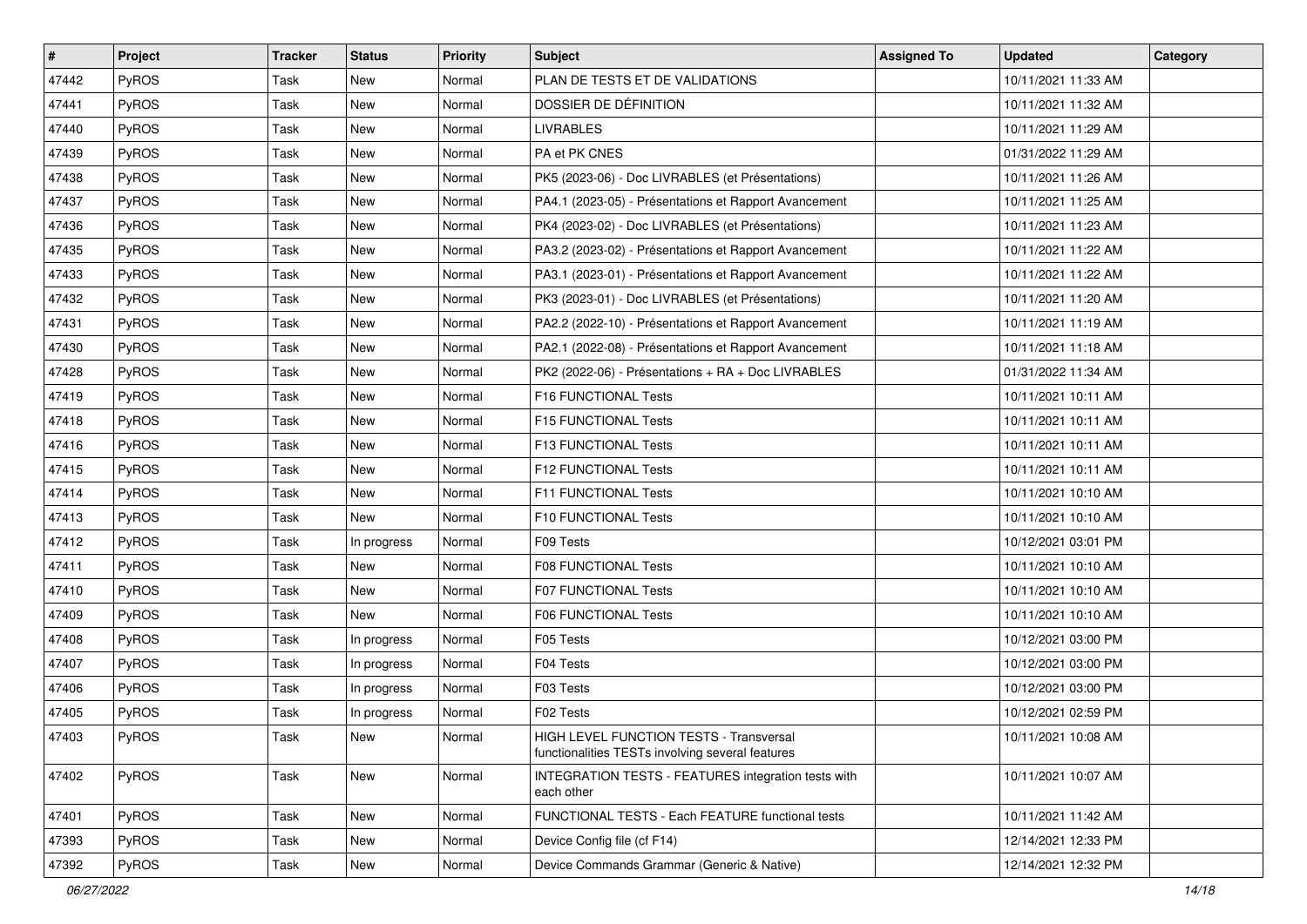| #     | Project      | Tracker | <b>Status</b> | <b>Priority</b> | <b>Subject</b>                                        | <b>Assigned To</b>     | <b>Updated</b>      | Category |
|-------|--------------|---------|---------------|-----------------|-------------------------------------------------------|------------------------|---------------------|----------|
| 47391 | PyROS        | Task    | <b>New</b>    | Normal          | Device Simulator (DeviceSimulator)                    |                        | 12/14/2021 12:32 PM |          |
| 47390 | <b>PyROS</b> | Task    | <b>New</b>    | Normal          | Device Agent (AgentDevice) (de type Agent)            |                        | 12/14/2021 12:32 PM |          |
| 47389 | <b>PyROS</b> | Task    | New           | Normal          | Device Controller (DeviceController)                  |                        | 12/14/2021 12:29 PM |          |
| 47387 | PyROS        | Task    | New           | Normal          | (F14) CRUD config                                     |                        | 01/29/2022 01:24 AM |          |
| 47386 | PyROS        | Task    | New           | Normal          | (F03) Initial data (fixture)                          |                        | 12/15/2021 07:32 AM |          |
| 47375 | PyROS        | Task    | New           | Normal          | Association quota SP                                  |                        | 10/11/2021 10:37 AM |          |
| 47368 | PyROS        | Task    | In progress   | Normal          | <b>CRUD Scientific Theme</b>                          | Koralewski Alexis      | 10/11/2021 10:01 AM |          |
| 46790 | <b>PyROS</b> | Task    | New           | Normal          | F16 - EXIGENCES satisfaites (+ tests mis à jour)      |                        | 09/14/2021 02:47 PM |          |
| 46789 | PyROS        | Task    | New           | Normal          | F15 - EXIGENCES satisfaites (+ tests mis à jour)      |                        | 09/14/2021 02:47 PM |          |
| 46788 | PyROS        | Task    | New           | Normal          | (F14) EXIGENCES satisfaites (+ tests mis à jour)      |                        | 01/29/2022 01:24 AM |          |
| 46787 | PyROS        | Task    | New           | Normal          | (F09) REQUIREMENTS validated (+ tests udpated)        |                        | 12/14/2021 12:18 PM |          |
| 46786 | PyROS        | Task    | New           | Normal          | F08 - EXIGENCES satisfaites (+ tests mis à jour)      |                        | 09/14/2021 02:45 PM |          |
| 46785 | PyROS        | Task    | New           | Normal          | F07 - EXIGENCES satisfaites (+ tests mis à jour)      |                        | 09/14/2021 02:44 PM |          |
| 46783 | PyROS        | Task    | <b>New</b>    | Normal          | F04 - EXIGENCES satisfaites (+ tests mis à jour)      |                        | 09/14/2021 02:43 PM |          |
| 46782 | PyROS        | Task    | <b>New</b>    | Normal          | F03 - EXIGENCES satisfaites (+ tests mis à jour)      |                        | 09/14/2021 02:43 PM |          |
| 46781 | PyROS        | Task    | New           | Normal          | (F02) EXIGENCES satisfaites (+ tests mis à jour)      |                        | 01/29/2022 01:27 AM |          |
| 46780 | PyROS        | Task    | New           | Normal          | (F01) EXIGENCES satisfaites (+ tests mis à jour)      |                        | 10/08/2021 06:01 PM |          |
| 45818 | PyROS        | Task    | New           | Normal          | (F14) TESTS to validate this feature                  |                        | 08/09/2021 10:43 AM |          |
| 45816 | PyROS        | Task    | New           | Normal          | <b>SP Delete</b>                                      |                        | 10/28/2021 08:35 AM |          |
| 45815 | PyROS        | Task    | New           | Normal          | test_SCP_manage_quota                                 |                        | 09/22/2021 04:47 PM |          |
| 45811 | PyROS        | Task    | New           | Normal          | SP update                                             |                        | 11/03/2021 09:16 AM |          |
| 45810 | PyROS        | Task    | New           | Normal          | SP Read (view list and view 1)                        |                        | 10/27/2021 02:47 PM |          |
| 45809 | PyROS        | Task    | <b>New</b>    | Normal          | <b>SP</b> Create                                      |                        | 10/27/2021 08:42 AM |          |
| 45799 | PyROS        | Task    | New           | Normal          | Execute TESTS on commit/push (new script PUSH)        | <b>Pallier Etienne</b> | 07/19/2021 08:54 AM |          |
| 45791 | PyROS        | Task    | New           | Normal          | PA1.1 (2022-03) - Présentations et Rapport Avancement |                        | 10/11/2021 11:14 AM |          |
| 45790 | PyROS        | Task    | New           | Normal          | PK1 (2022-01) - Présentations + RA + Doc LIVRABLES    |                        | 01/31/2022 11:33 AM |          |
| 45781 | PyROS        | Task    | In progress   | Normal          | Documentation et Présentations pour les PA et PK CNES |                        | 01/31/2022 11:32 AM |          |
| 45776 | PyROS        | Task    | New           | Normal          | <b>Test User Delete</b>                               |                        | 08/13/2021 01:46 PM |          |
| 45772 | PyROS        | Task    | New           | Normal          | Test User Read (view list and view 1)                 |                        | 08/13/2021 01:51 PM |          |
| 45766 | PyROS        | Task    | New           | Normal          | <b>Test User Update</b>                               |                        | 08/13/2021 01:53 PM |          |
| 45762 | PyROS        | Task    | New           | Normal          | <b>Test User Connexion</b>                            |                        | 08/13/2021 01:55 PM |          |
| 45761 | PyROS        | Task    | New           | Normal          | Test User Create (registration)                       |                        | 08/13/2021 01:54 PM |          |
| 45756 | PyROS        | Task    | New           | Normal          | QUOTA & PRIO - Gestion du quota et de la priorité     |                        | 10/11/2021 10:35 AM |          |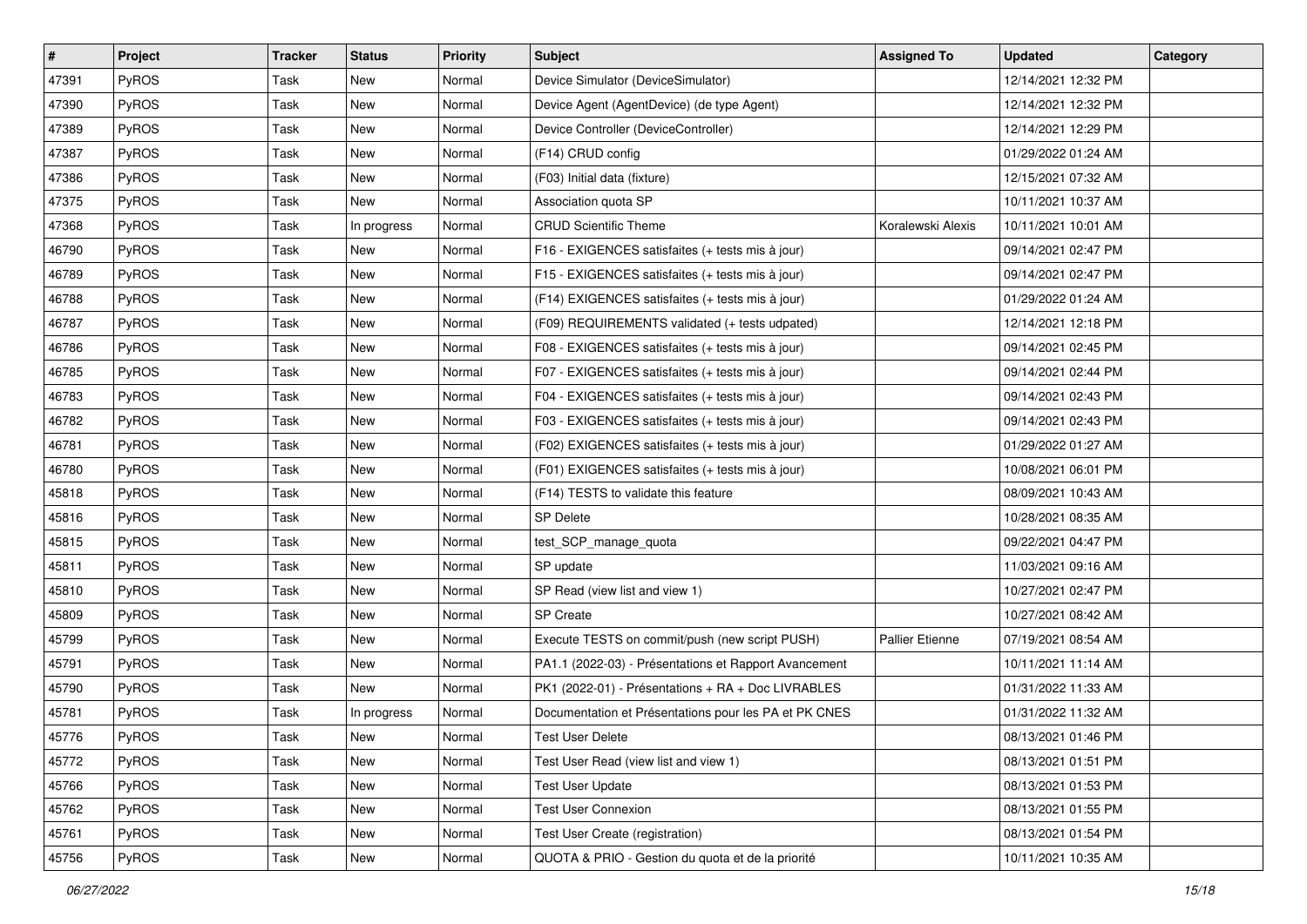| $\vert$ # | Project      | <b>Tracker</b> | <b>Status</b> | <b>Priority</b> | Subject                                                                                                                 | <b>Assigned To</b> | <b>Updated</b>      | Category |
|-----------|--------------|----------------|---------------|-----------------|-------------------------------------------------------------------------------------------------------------------------|--------------------|---------------------|----------|
| 45753     | PyROS        | Task           | In progress   | Normal          | Public visibility : gérer les champs publics                                                                            | Koralewski Alexis  | 10/07/2021 12:49 PM |          |
| 45749     | PyROS        | Task           | In progress   | Normal          | Gérer le retrait et le retour d'un device (panne,<br>désactiver/réactiver un device)                                    |                    | 08/09/2021 10:42 AM |          |
| 45748     | PyROS        | Task           | <b>New</b>    | Normal          | Définir Accesseurs (getX())                                                                                             |                    | 01/29/2022 01:21 AM |          |
| 45556     | PyROS        | Task           | <b>New</b>    | Normal          | User activation/deactivation                                                                                            |                    | 06/25/2021 08:18 AM |          |
| 45555     | <b>PyROS</b> | Task           | In progress   | Normal          | <b>CRUD Time Periods</b>                                                                                                | Koralewski Alexis  | 09/07/2021 08:58 AM |          |
| 45552     | PyROS        | Task           | <b>New</b>    | Normal          | General configuration integration                                                                                       |                    | 03/15/2022 11:15 PM |          |
| 45550     | PyROS        | Task           | New           | Normal          | Users View & Export                                                                                                     | Koralewski Alexis  | 03/29/2022 09:14 AM |          |
| 45484     | PyROS        | Feature        | New           | Normal          | **** D5 - Images management (L1-L2)                                                                                     |                    | 02/02/2022 02:36 PM |          |
| 45481     | PyROS        | Feature        | <b>New</b>    | Normal          | **** D2 - Users & Programs                                                                                              |                    | 03/29/2022 09:17 AM |          |
| 45452     | <b>PyROS</b> | Story          | New           | Normal          | *** REQ-0XX REQUIREMENTS FROM CNES (PR)                                                                                 |                    | 06/14/2021 01:17 PM |          |
| 45346     | PyROS        | Task           | <b>New</b>    | Normal          | (F10) ENTITIES - Initial data (fixture)                                                                                 |                    | 06/03/2021 09:17 AM |          |
| 45340     | PyROS        | Task           | New           | Normal          | <b>INITIAL DATA (fixtures)</b>                                                                                          | Koralewski Alexis  | 12/14/2021 12:09 PM |          |
| 45337     | PyROS        | Task           | In progress   | Normal          | Description du Site (horizon + home)                                                                                    | Klotz Alain        | 10/11/2021 10:42 AM |          |
| 45336     | <b>PyROS</b> | Task           | In progress   | Normal          | SCHEMA FILES - Fichiers schema pour valider la config                                                                   | Koralewski Alexis  | 10/11/2021 10:43 AM |          |
| 45295     | PyROS        | Task           | <b>New</b>    | Normal          | Create DARK files (acquisition)                                                                                         |                    | 05/27/2021 11:22 AM |          |
| 45294     | PyROS        | Task           | New           | Normal          | Create BIAS files (acquisition)                                                                                         |                    | 05/27/2021 11:22 AM |          |
| 45293     | PyROS        | Task           | <b>New</b>    | Normal          | Create FLAT files (acquisition)                                                                                         |                    | 05/27/2021 11:21 AM |          |
| 45292     | PyROS        | Task           | New           | Normal          | (F10) TESTS to validate this feature                                                                                    |                    | 05/27/2021 11:11 AM |          |
| 45291     | PyROS        | Task           | New           | Normal          | (F10) AUTHORIZATIONS for this feature (who can do what)<br>documentation & implementation                               |                    | 06/08/2021 08:19 AM |          |
| 45290     | PyROS        | Task           | <b>New</b>    | Normal          | (F10) ENTITIES - definition & implementation                                                                            |                    | 06/03/2021 09:17 AM |          |
| 45195     | PyROS        | Story          | <b>New</b>    | Normal          | REQ-122 Page information état agent                                                                                     |                    | 05/12/2021 12:18 PM |          |
| 45194     | <b>PyROS</b> | Story          | New           | Normal          | REQ-121 Limiter le nombre d'essais de connexion d'un<br>utilisateur                                                     |                    | 05/12/2021 12:17 PM |          |
| 45193     | PyROS        | Story          | <b>New</b>    | Normal          | REQ-120 Pages web dédiées pour gérer différents besoins                                                                 |                    | 05/12/2021 12:17 PM |          |
| 45192     | PyROS        | Story          | New           | Normal          | REQ-119 Analyse images : le service de traitement d'images<br>doit être interopérable (à distance, par service externe) |                    | 05/12/2021 12:17 PM |          |
| 45191     | PyROS        | Story          | New           | Normal          | REQ-118 Avoir un obturateur sur les caméras (Utile pour<br>taire les Dark)                                              |                    | 05/12/2021 12:16 PM |          |
| 45190     | PyROS        | Story          | New           | Normal          | REQ-117 Calibration : génération des images de calibration<br>en fonction du temps (DBF) (Dark dépend du temps pose)    |                    | 05/12/2021 12:16 PM |          |
| 45189     | PyROS        | Story          | New           | Normal          | REQ-116 Calibration astro: trouver une solution quand<br>l'image est distendue (distortion)                             |                    | 05/12/2021 12:16 PM |          |
| 45188     | PyROS        | Story          | New           | Normal          | REQ-115 Calibration : traiter efficacement les fichiers de<br>calibration DBF (dark, bias, flat)                        |                    | 05/12/2021 12:15 PM |          |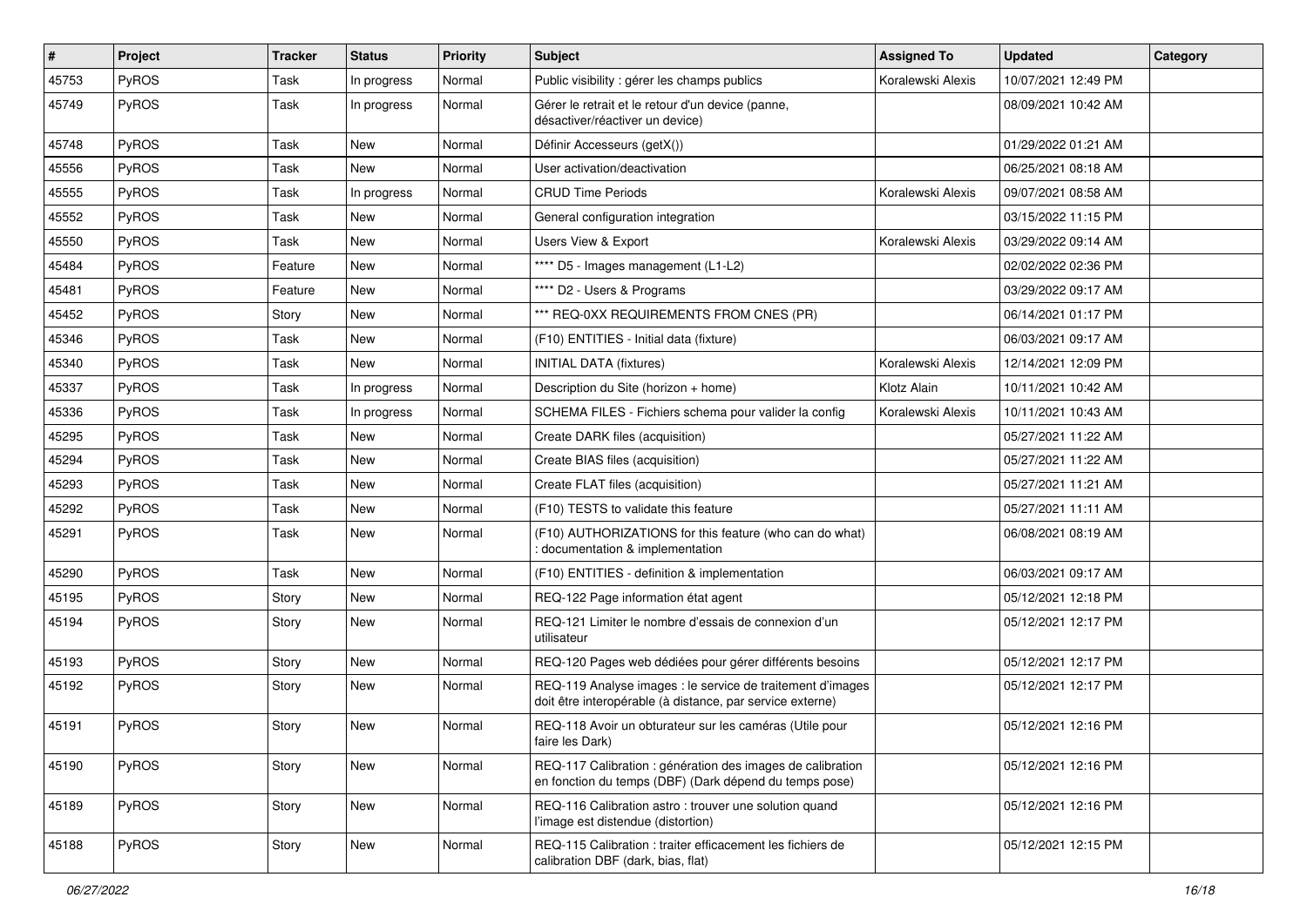| $\vert$ # | Project      | <b>Tracker</b> | <b>Status</b> | <b>Priority</b> | Subject                                                                                                          | <b>Assigned To</b> | <b>Updated</b>      | Category |
|-----------|--------------|----------------|---------------|-----------------|------------------------------------------------------------------------------------------------------------------|--------------------|---------------------|----------|
| 45187     | PyROS        | Story          | <b>New</b>    | Normal          | REQ-114 Planification des séquences : Equité                                                                     |                    | 05/12/2021 12:15 PM |          |
| 45186     | PyROS        | Story          | <b>New</b>    | Normal          | REQ-113 Planification des séquences : Efficacité, efficience                                                     |                    | 05/12/2021 12:15 PM |          |
| 45185     | <b>PyROS</b> | Story          | <b>New</b>    | Normal          | REQ-112 Planification des séquences : Flexibilité                                                                |                    | 05/12/2021 12:14 PM |          |
| 45184     | PyROS        | Story          | New           | Normal          | REQ-111 Mise en sécurité automatique en cas de cyclone                                                           |                    | 03/16/2022 04:38 PM |          |
| 45183     | PyROS        | Story          | <b>New</b>    | Normal          | REQ-110 Arrêt et redémarrage automatique en cas de<br>coupure électrique                                         |                    | 03/16/2022 04:38 PM |          |
| 45182     | PyROS        | Story          | <b>New</b>    | Normal          | REQ-109 Afficher infos utiles sur les requetes/séquences                                                         |                    | 05/12/2021 12:13 PM |          |
| 45181     | PyROS        | Story          | New           | Normal          | REQ-108 Pouvoir déposer dans différents systèmes de<br>coordonnées                                               |                    | 02/22/2022 04:38 PM |          |
| 45180     | PyROS        | Story          | New           | Normal          | REQ-107 Suivi complet d'une requête, depuis son dépot,<br>jusqu'à son exécution, en passant par sa planification |                    | 05/12/2021 12:12 PM |          |
| 45179     | PyROS        | Story          | New           | Normal          | REQ-106 Requete appartient à un SP (lié à un PI qui est lié<br>à des users)                                      |                    | 05/12/2021 12:12 PM |          |
| 45178     | PyROS        | Story          | New           | Normal          | REQ-105 Pouvoir enlever une séquence (scène) déposée<br>pour en déposer une autre                                |                    | 05/12/2021 12:11 PM |          |
| 45177     | PyROS        | Story          | <b>New</b>    | Normal          | REQ-104 Rôles utilisateurs (profils)                                                                             |                    | 05/12/2021 12:11 PM |          |
| 45176     | PyROS        | Story          | New           | Normal          | REQ-103 Connexion unique pour accéder à tous les<br>services, si possible via annuaire LDAP                      |                    | 05/12/2021 12:10 PM |          |
| 45175     | PyROS        | Story          | <b>New</b>    | Normal          | REQ-102 Surveillance et sécurisation de la BD                                                                    |                    | 03/16/2022 04:38 PM |          |
| 45174     | PyROS        | Story          | New           | Normal          | REQ-213 Sauvegarde temporaire des images brutes pour<br>opérations de maintenance                                |                    | 05/12/2021 12:01 PM |          |
| 45173     | PyROS        | Story          | <b>New</b>    | Normal          | REQ-212 Espace privé pour extensions et déploiement sans<br>git                                                  |                    | 05/12/2021 12:00 PM |          |
| 45172     | PyROS        | Story          | <b>New</b>    | Normal          | REQ-211 Allsky scan                                                                                              |                    | 05/12/2021 11:58 AM |          |
| 45171     | <b>PyROS</b> | Story          | New           | Normal          | REQ-210 Affichage contenu BD                                                                                     |                    | 05/12/2021 11:58 AM |          |
| 45170     | PyROS        | Story          | <b>New</b>    | Normal          | REQ-209 Lecture des logs                                                                                         |                    | 05/12/2021 11:58 AM |          |
| 45169     | PyROS        | Story          | New           | Normal          | REQ-208 Lecture et téléchargement des images                                                                     |                    | 05/12/2021 11:57 AM |          |
| 45168     | PyROS        | Story          | <b>New</b>    | Normal          | REQ-207 Rapports de synthèse, outils de monitoring                                                               |                    | 05/12/2021 11:57 AM |          |
| 45167     | PyROS        | Story          | <b>New</b>    | Normal          | REQ-206 Espace mutualisé (comme CADOR)                                                                           |                    | 05/12/2021 11:57 AM |          |
| 45166     | PyROS        | Story          | New           | Normal          | REQ-205 Bandeau en haut de pages pour messages d'info<br>ou avertissement                                        |                    | 05/12/2021 11:56 AM |          |
| 45165     | PyROS        | Story          | New           | Normal          | REQ-204 Architecture site, différents espaces selon les roles                                                    |                    | 05/12/2021 11:56 AM |          |
| 45164     | PyROS        | Story          | New           | Normal          | REQ-203 GUI multilingue (choix de la langue)                                                                     |                    | 05/12/2021 11:55 AM |          |
| 45163     | PyROS        | Story          | New           | Normal          | REQ-013 PYROS-10 ordonnancement temps réel                                                                       |                    | 07/01/2021 08:30 AM |          |
| 45162     | PyROS        | Story          | New           | Normal          | REQ-014 PYROS-10 priorité et quotas utilisateurs                                                                 |                    | 07/01/2021 08:29 AM |          |
| 45161     | PyROS        | Story          | New           | Normal          | REQ-011 PYROS-10 ordonnanceur sur chaque télescope                                                               |                    | 07/01/2021 08:29 AM |          |